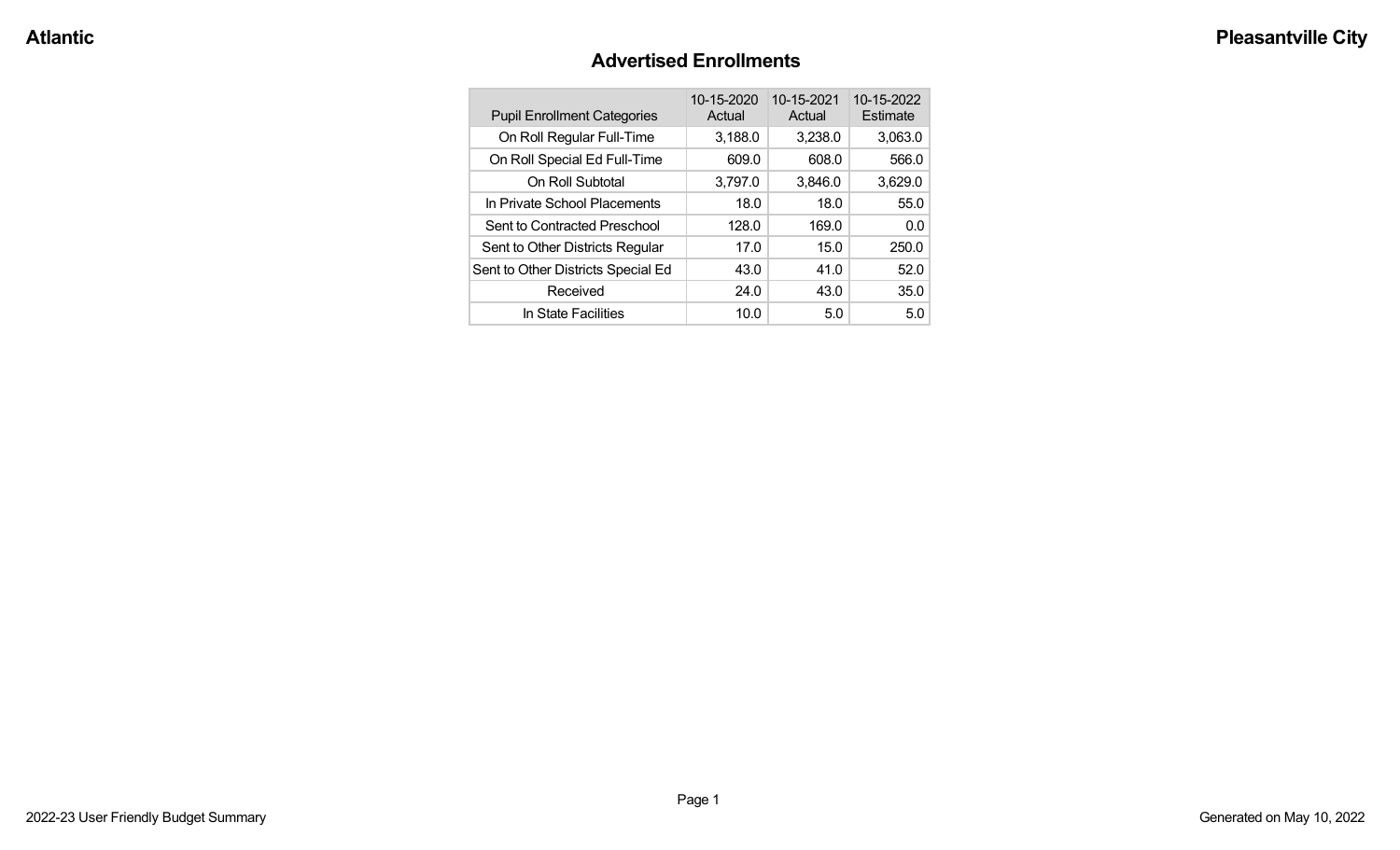#### **Advertised Revenues**

| <b>Budget Category</b>                                                                                                                                                                                                                                                                  | Description                                    | Account | 2020-21<br>Actual                                                                                                  | 2021-22<br>Revised | 2022-23<br>Proposed |
|-----------------------------------------------------------------------------------------------------------------------------------------------------------------------------------------------------------------------------------------------------------------------------------------|------------------------------------------------|---------|--------------------------------------------------------------------------------------------------------------------|--------------------|---------------------|
|                                                                                                                                                                                                                                                                                         | Local Tax Levy                                 | 10-1210 | 9,396,420                                                                                                          | 9,584,348          | 9,776,034           |
|                                                                                                                                                                                                                                                                                         | <b>Total Tuition</b>                           | 10-1300 | 410,630                                                                                                            | 158,828            | 564,172             |
|                                                                                                                                                                                                                                                                                         | <b>Rents and Royalties</b>                     | 10-1910 | $\Omega$                                                                                                           | 10,000             | 10,000              |
| <b>General Fund Revenues from Local Sources</b><br><b>General Fund Revenues from State Sources</b><br>General Fund Revenues from Federal Sources<br><b>General Fund Revenues from Other Sources</b><br><b>General Fund Revenues</b><br>Special Revenue Fund Revenues from Local Sources | <b>Unrestricted Miscellaneous Revenues</b>     | 10-1XXX | 803,998                                                                                                            | 54,999             | 161,888             |
|                                                                                                                                                                                                                                                                                         | <b>Other Restricted Miscellaneous Revenues</b> | 10-1XXX | 25,923                                                                                                             | 0                  | $\Omega$            |
|                                                                                                                                                                                                                                                                                         | <b>Total Revenues from Local Sources</b>       |         | 10,636,971                                                                                                         | 9,808,175          | 10,512,094          |
|                                                                                                                                                                                                                                                                                         | <b>Categorical Transportation Aid</b>          | 10-3121 | 699,058                                                                                                            | 699,058            | 699,058             |
|                                                                                                                                                                                                                                                                                         | <b>Extraordinary Aid</b>                       | 10-3131 | 789,306                                                                                                            | 362,588            | 362,588             |
|                                                                                                                                                                                                                                                                                         | <b>Categorical Special Education Aid</b>       | 10-3132 | 2,182,722                                                                                                          | 2,182,722          | 2,182,722           |
|                                                                                                                                                                                                                                                                                         | <b>Equalization Aid</b>                        | 10-3176 | 47,828,287                                                                                                         | 50,356,860         | 53,531,183          |
|                                                                                                                                                                                                                                                                                         | <b>Categorical Security Aid</b>                | 10-3177 | 1,597,790                                                                                                          | 1,597,790          | 1,597,790           |
|                                                                                                                                                                                                                                                                                         | Adjustment Aid                                 | 10-3178 | 12,803,286                                                                                                         | 12,803,286         | 12,803,286          |
|                                                                                                                                                                                                                                                                                         | <b>Other State Aids</b>                        | 10-3XXX | 15,660                                                                                                             | 0                  |                     |
|                                                                                                                                                                                                                                                                                         | <b>Total Revenues from State Sources</b>       |         | 65,916,109                                                                                                         | 68,002,304         | 71,176,627          |
|                                                                                                                                                                                                                                                                                         | <b>Medicaid Reimbursement</b>                  | 10-4200 | 319,061<br>319,061<br>$-3,330,346$<br>73,541,795<br>64,689<br>5,021<br>69,710<br>6,675,570<br>239,512<br>6,915,082 | 188,681            | 188,892             |
|                                                                                                                                                                                                                                                                                         | <b>Total Revenues from Federal Sources</b>     |         |                                                                                                                    | 188,681            | 188,892             |
|                                                                                                                                                                                                                                                                                         | <b>Budgeted Fund Balance-Operating Budget</b>  | 10-303  | $\mathbf{0}$                                                                                                       | 4,424,223          | 6,565,816           |
|                                                                                                                                                                                                                                                                                         | <b>Adjustment for Prior Year Encumbrances</b>  |         | $\mathbf{0}$                                                                                                       | 1,502,109          | 0                   |
|                                                                                                                                                                                                                                                                                         | Actual Revenues (Over)/Under Expenditures      |         |                                                                                                                    | $\Omega$           | $\Omega$            |
|                                                                                                                                                                                                                                                                                         | <b>Total Operating Budget</b>                  |         |                                                                                                                    | 83,925,492         | 88,443,429          |
|                                                                                                                                                                                                                                                                                         | <b>Student Activity Fund Revenue</b>           | 20-1760 |                                                                                                                    | 0                  | $\Omega$            |
|                                                                                                                                                                                                                                                                                         | Other Revenue from Local Sources               | 20-1XXX |                                                                                                                    | 0                  | $\Omega$            |
|                                                                                                                                                                                                                                                                                         | <b>Total Revenues from Local Sources</b>       | 20-1XXX | $\mathbf 0$                                                                                                        | $\Omega$           | $\Omega$            |
|                                                                                                                                                                                                                                                                                         | Preschool Education Aid-Prior Year Carryover   | 20-3218 |                                                                                                                    | 852,100            | 898,498             |
|                                                                                                                                                                                                                                                                                         | <b>Preschool Education Aid</b>                 | 20-3218 |                                                                                                                    | 6,721,968          | 6,721,968           |
| Special Revenue Fund Revenues from State Sources                                                                                                                                                                                                                                        | <b>Other Restricted Entitlements</b>           | 20-32XX |                                                                                                                    | 47,430             |                     |
|                                                                                                                                                                                                                                                                                         | <b>Total Revenues from State Sources</b>       |         |                                                                                                                    | 7,621,498          | 7,620,466           |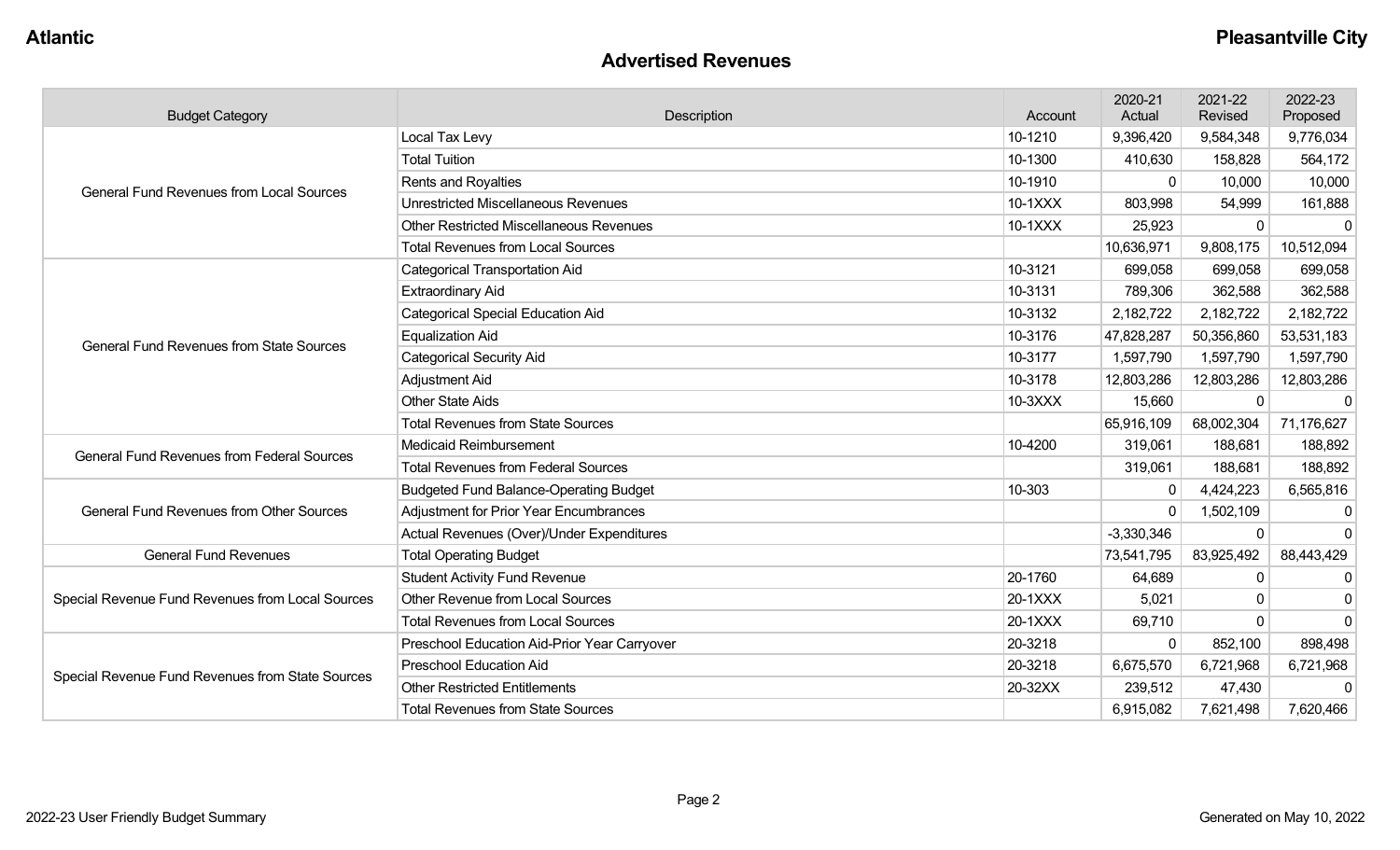#### **Advertised Revenues**

| <b>Budget Category</b>                             | Description                                                                            | Account      | 2020-21<br>Actual | 2021-22<br>Revised | 2022-23<br>Proposed |
|----------------------------------------------------|----------------------------------------------------------------------------------------|--------------|-------------------|--------------------|---------------------|
|                                                    | Title I                                                                                | 20-4411-4416 | 1,341,221         | 1,353,410          | 1,150,399           |
|                                                    | Title II                                                                               | 20-4451-4455 | 191,682           | 142,759            | 121,345             |
|                                                    | Title III                                                                              | 20-4491-4494 | 100,439           | 131,681            | 111,929             |
|                                                    | Title IV                                                                               | 20-4471-4474 | 50,559            | 109,076            | 92,715              |
|                                                    | <b>ARP-IDEA Preschool</b>                                                              | 20-4409      | 0                 | 17,005             | 14,454              |
|                                                    | <b>ARP-IDEA Basic</b>                                                                  | 20-4419      | $\Omega$          | 200,797            | 170,677             |
|                                                    | IDEA Part B (Handicapped)                                                              | 20-4420-4429 | 953,950           | 1,082,303          | 919,958             |
|                                                    | ARP-ESSER Subgrant-Accelerated Learning Coaching and Educator Support Grant            | 20-4541      | 0                 | $\mathbf{0}$       | 411,660             |
|                                                    | ARP-ESSER Subgrant-Evidence-Based Summer Learning and Enrichment Activities Grant      | 20-4542      | 0                 | 0                  | 40,000              |
| Special Revenue Fund Revenues from Federal Sources | ARP-ESSER Subgrant-Evidence-Based Comprehensive Beyond the School Day Activities Grant | 20-4543      | $\mathbf{0}$      |                    | 40,000              |
|                                                    | <b>Vocational Education</b>                                                            | 20-4430      | 18,419            | 14,299             |                     |
|                                                    | <b>ARP-ESSER</b>                                                                       | 20-4540      | 0                 | 7,333,516          | 10,845,008          |
|                                                    | <b>CARES Act Education Stabilization Fund</b>                                          | 20-4530      | 812,830           | 0                  | $\Omega$            |
|                                                    | Coronavirus Relief Fund (CRF)                                                          | 20-4532      | 344,518           | 114,314            | $\Omega$            |
|                                                    | <b>CRRSA Act-ESSER II</b>                                                              | 20-4534      | 0                 | 4,898,028          | 4,700,000           |
|                                                    | <b>CRRSA Act-Learning Acceleration Grant</b>                                           | 20-4535      | $\mathbf{0}$      | 314,331            | 100,000             |
|                                                    | Other                                                                                  | 20-4XXX      | 435,858           | 725,339            | 616,538             |
|                                                    | <b>CRRSA Act-Mental Health Grant</b>                                                   | 20-4536      | 0                 | 45,000             | 45,000              |
|                                                    | <b>Total Revenues from Federal Sources</b>                                             |              | 4,249,476         | 16,481,858         | 19,379,683          |
| Special Revenue Fund Revenues from Other Sources   | Transfers from Operating Budget-Pre-Kindergarten (Special Education)                   | 20-5200      | 188,730           | 198,630            | 202,425             |
| <b>Special Revenue Fund Revenues</b>               | <b>Total Grants and Entitlements</b>                                                   |              | 11,415,636        | 24,301,986         | 27,202,574          |
| Debt Service Fund Transfer and Other Financing     | <b>Transfers from Other Funds</b>                                                      | 40-5200      | 0                 | 0                  | 377,688             |
| Debt Service Fund Revenues from Local Sources      | Local Tax Levy                                                                         | 40-1210      | 693,297           | 649,887            | 723,805             |
|                                                    | <b>Total Revenues from Local Sources</b>                                               |              | 693,297           | 649,887            | 723,805             |
| Debt Service Fund Revenues from State Sources      | Debt Service Aid Type II                                                               | 40-3160      | 1,454,234         | 1,389,607          | 840,077             |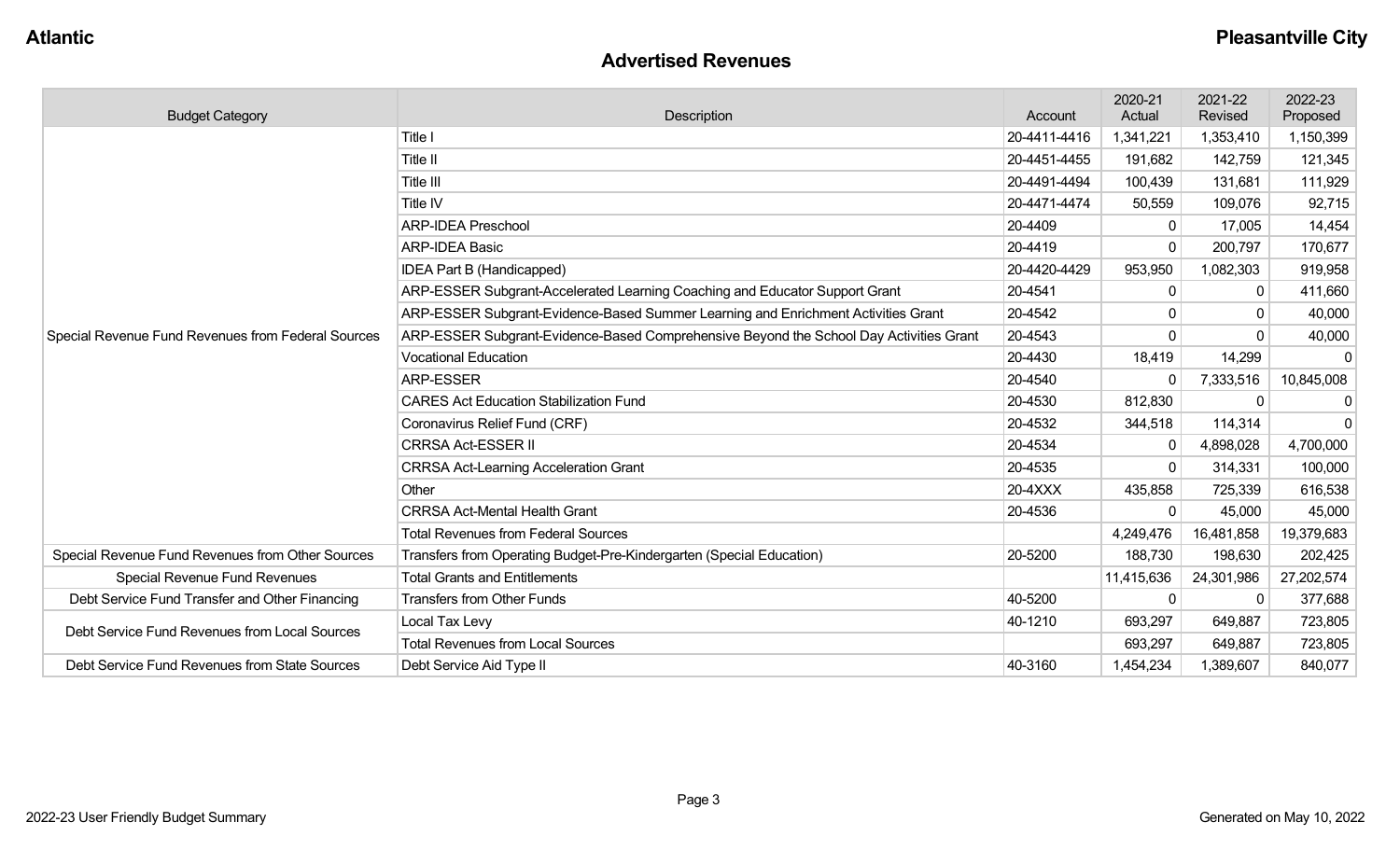#### **Advertised Revenues**

| <b>Budget Category</b>                        | Description                                                                          | Account | 2020-21<br>Actual | 2021-22<br>Revised | 2022-23<br>Proposed |
|-----------------------------------------------|--------------------------------------------------------------------------------------|---------|-------------------|--------------------|---------------------|
| Debt Service Fund Revenues from Other Sources | <b>Budgeted Fund Balance</b>                                                         | 40-303  |                   | 3,862              | 1,287               |
|                                               | <b>Total Local Repayment of Debt</b>                                                 |         | 2,147,531         | 2,043,356          | 942,857             |
|                                               | Actual Revenues (Over)/Under Expenditures                                            |         | $-1,287$          |                    | $\Omega$            |
| Debt Service Fund Revenues                    | <b>Total Repayment of Debt</b>                                                       |         | 2,146,244         | 2,043,356          | 1,942,857           |
| All Fund Revenues                             | <b>Total Revenues/Sources</b>                                                        |         | 87,103,675        | 110,270,834        | 117,588,860         |
|                                               | Deduct Transfer-Transfers from Operating Budget-Pre-Kindergarten (Special Education) | 20-5200 | 188,730           | 198,630            | 202,425             |
| Revenues Net of Transfers                     | <b>Total Revenues/Sources Net of Transfers</b>                                       |         | 86,914,945        | 110,072,204        | 117,386,435         |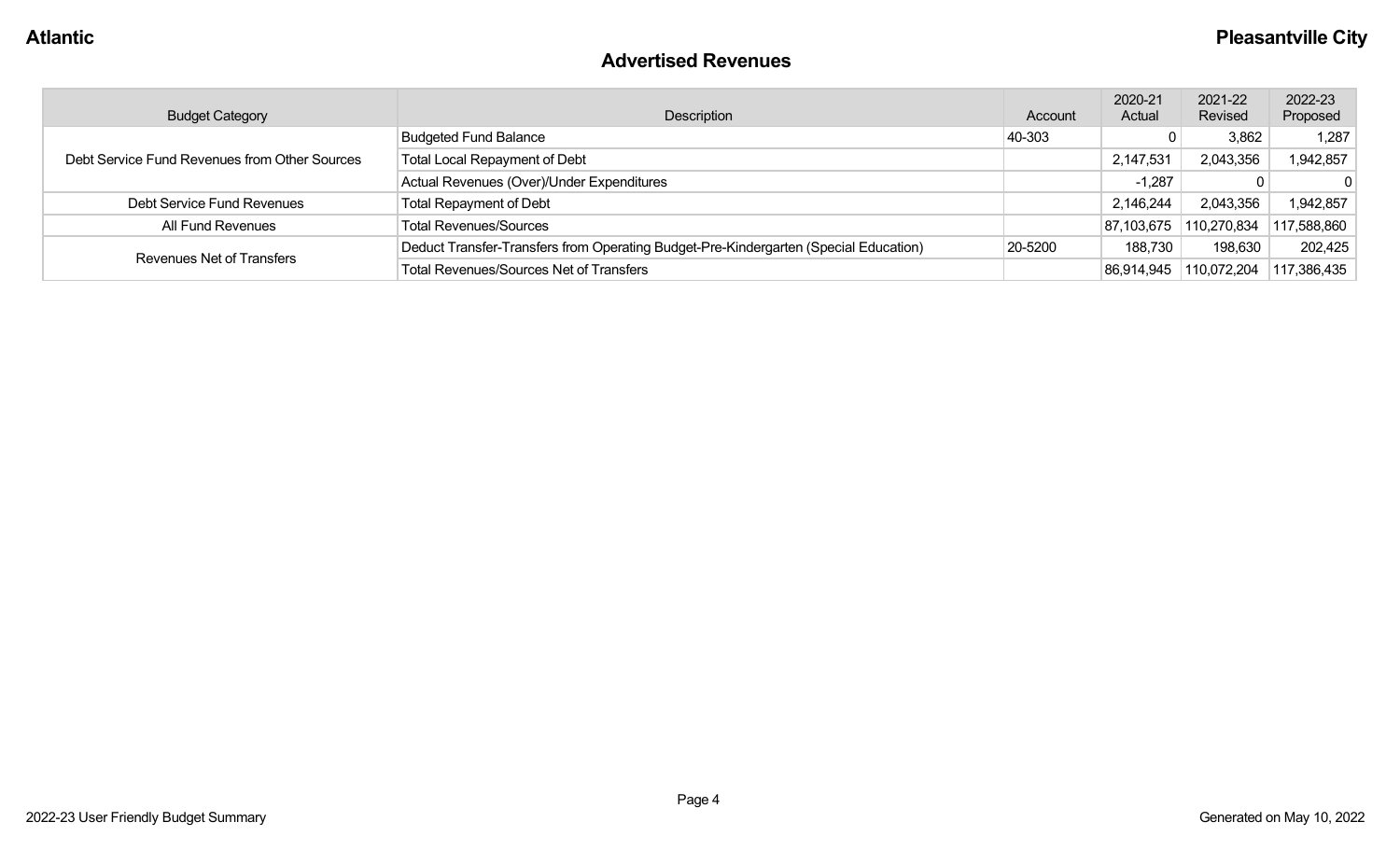# **Advertised Appropriations**

| <b>Budget Category</b>                                       | Description                                                                        | Account        | 2020-21<br>Actual | 2021-22<br>Revised | 2022-23<br>Proposed |
|--------------------------------------------------------------|------------------------------------------------------------------------------------|----------------|-------------------|--------------------|---------------------|
| General Fund Current Expenses for Instruction                | Regular Programs-Instruction                                                       | 11-1XX-100-XXX | 1,147,112         | 1,728,130          | 1,731,925           |
|                                                              | <b>Special Education-Instruction</b>                                               | 11-2XX-100-XXX | 39,355            | 95,845             | 98,042              |
|                                                              | Undistributed Expenditures-Instruction (Tuition)                                   | 11-000-100-XXX | 4,613,016         | 5,101,256          | 4,723,621           |
|                                                              | Undistributed Expenditures-Attendance and Social Work                              | 11-000-211-XXX | 276,791           | 391,165            | 303,497             |
|                                                              | Undistributed Expenditures-Health Services                                         | 11-000-213-XXX | 62,544            | 799,248            | 799,248             |
|                                                              | Undistributed Expenditures-Speech, OT, PT and Related Services                     | 11-000-216-XXX | 560,527           | 574,943            | 596,950             |
|                                                              | Undistributed Expenditures-Other Support Services, Students-Extraordinary Services | 11-000-217-XXX | 1,066,726         | 1,124,695          | 1,359,654           |
|                                                              | Undistributed Expenditures-Child Study Teams                                       | 11-000-219-XXX | 1,538,274         | 1,567,301          | 1,761,854           |
|                                                              | Undistributed Expenditures-Improvement of Instruction Services                     | 11-000-221-XXX | 887,160           | 1,055,139          | 1,313,205           |
| General Fund Current Expenses for Support Services           | Undistributed Expenditures-Education Media Services/Library                        | 11-000-222-XXX | 189,895           | 242,648            | 760,062             |
|                                                              | Undistributed Expenditures-Support Services-General Administration                 | 11-000-230-XXX | 2,279,114         | 2,427,796          | 2,015,221           |
|                                                              | Undistributed Expenditures-Central Services                                        | 11-000-251-XXX | 1,062,495         | 1,156,086          | 1,191,311           |
|                                                              | Undistributed Expenditures-Administrative InformationTechnology                    | 11-000-252-XXX | 498,804           | 406,828            | 276,355             |
|                                                              | Undistributed Expenditures-Operation and Maintenance of Plant Services             | 11-000-26X-XXX | 6,078,596         | 7,607,479          | 7,721,730           |
|                                                              | Undistributed Expenditures-Student Transportation Services                         | 11-000-270-XXX | 1,006,579         | 2,040,933          | 2,123,193           |
|                                                              | Personal Services-Employee Benefits                                                | 11-XXX-XXX-2XX | 3,438,929         | 4,761,154          | 4,836,966           |
|                                                              | Undistributed Expenditures-Food Services                                           | 11-000-310-930 | 537,587           | 370,916            | $\mathbf 0$         |
|                                                              | <b>Total Undistributed Expenditures</b>                                            |                | 24,097,037        | 29,627,587         | 29,782,867          |
| <b>General Fund Current Expenses</b>                         | <b>Total General Current Expense</b>                                               |                | 25,283,504        | 31,451,562         | 31,612,834          |
|                                                              | Equipment                                                                          | 12-XXX-XXX-730 | 473,269           | 384,592            | 1,319,546           |
| <b>Capital Outlay</b>                                        | Facilities Acquisition and Construction Services                                   | 12-000-400-XXX | 766,600           | 1,780,124          | 3,275,000           |
|                                                              | <b>Total Capital Outlay</b>                                                        |                | 1,239,869         | 2,164,716          | 4,594,546           |
|                                                              | <b>Transfer of Funds to Charter Schools</b>                                        | 10-000-100-56X | 5,569,433         | 5,513,528          | 5,288,243           |
| General Fund Expenses and Transfers                          | General Fund Contribution to School Based Budgeting                                | 10-000-520-930 | 41,448,989        | 44,795,686         | 46,947,806          |
|                                                              | <b>General Fund Grand Total</b>                                                    |                | 73,541,795        | 83,925,492         | 88,443,429          |
| Special Revenue Fund Expenses for Grants and<br>Entitlements | <b>Local Projects</b>                                                              | 20-XXX-XXX-XXX | 5,021             |                    | $\mathbf 0$         |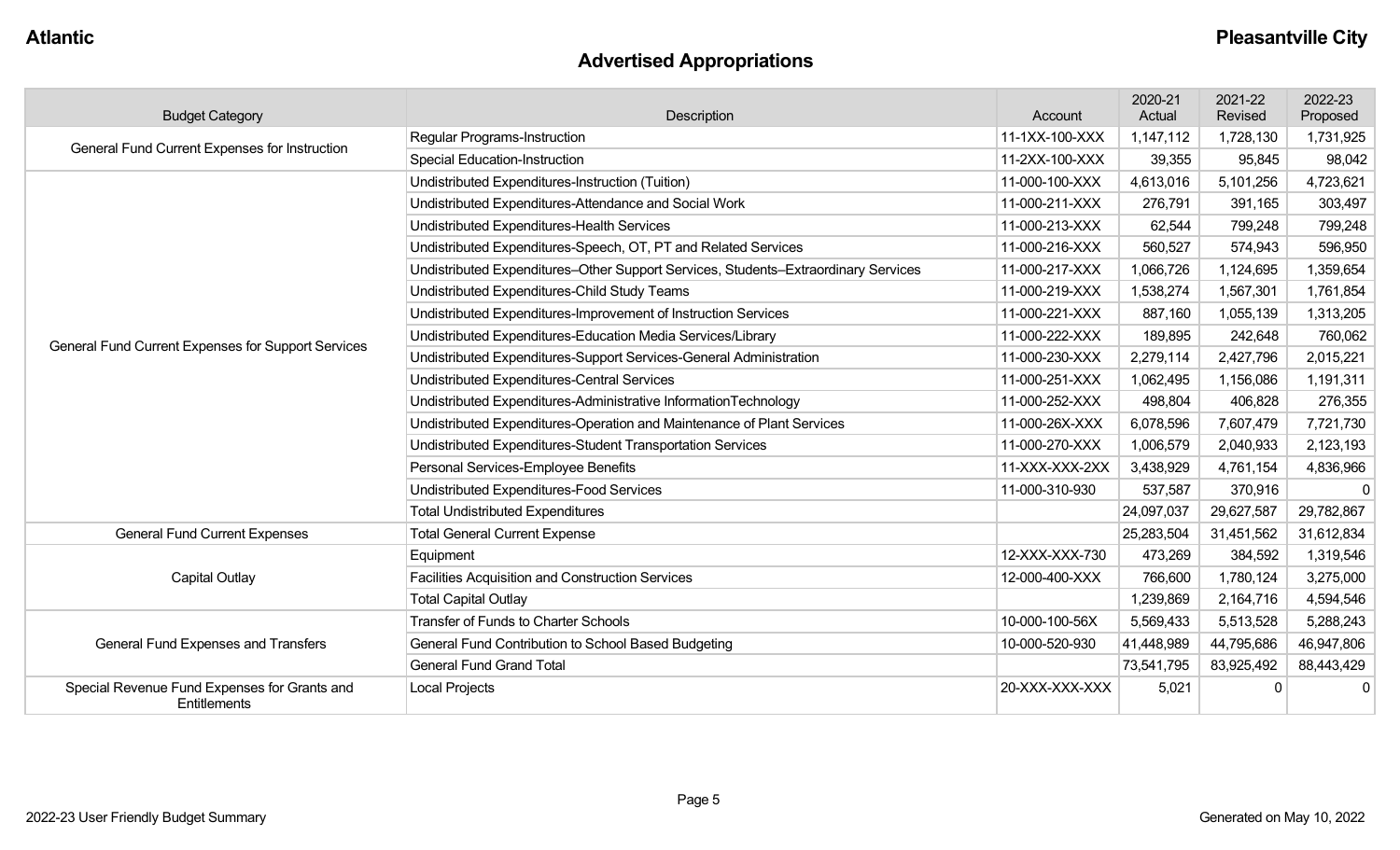# **Advertised Appropriations**

| <b>Budget Category</b>                                       | Description                                                                               | Account        | 2020-21<br>Actual | 2021-22<br>Revised | 2022-23<br>Proposed |
|--------------------------------------------------------------|-------------------------------------------------------------------------------------------|----------------|-------------------|--------------------|---------------------|
|                                                              | <b>Preschool Education Aid Instruction</b>                                                | 20-218-100-XXX | 2,121,165         | 2,618,693          | 2,672,366           |
| Special Revenue Fund Expenses for Preschool Education<br>Aid | <b>Support Services</b>                                                                   | 20-218-200-XXX | 4,743,135         | 5,104,005          | 5,130,525           |
|                                                              | <b>Facility Acquisition and Construction Services</b>                                     | 20-218-400-XXX | $\mathbf{0}$      | 50,000             | 20,000              |
|                                                              | <b>Total Preschool Education Aid</b>                                                      | 20-218-XXX-XXX | 6,864,300         | 7,772,698          | 7,822,891           |
| Special Revenue Fund Expenses for Other State Projects       | Other                                                                                     | 20-XXX-XXX-XXX | 239,512           | 47,430             | $\Omega$            |
| Special Revenue Fund Expenses for State Projects             | <b>Total State Projects</b>                                                               | 20-XXX-XXX-XXX | 7,103,812         | 7,820,128          | 7,822,891           |
|                                                              | Title I                                                                                   | 20-XXX-XXX-XXX | 775,023           | 858,628            | 949,258             |
|                                                              | Title II                                                                                  | 20-XXX-XXX-XXX | 191,682           | 142,759            | 121,345             |
|                                                              | Title III                                                                                 | 20-XXX-XXX-XXX | 100,439           | 131,681            | 111,929             |
|                                                              | Title IV                                                                                  | 20-XXX-XXX-XXX | 50,559            | 109,076            | 92,715              |
|                                                              | IDEA Part B (Handicapped)                                                                 | 20-XXX-XXX-XXX | 953,950           | 1,082,303          | 919,958             |
|                                                              | <b>Vocational Education</b>                                                               | 20-XXX-XXX-XXX | 18,419            | 14,299             | $\Omega$            |
|                                                              | ARP-IDEA Basic Grant Program                                                              | 20-223-xxx-xxx | $\Omega$          | 200,797            | 170,677             |
|                                                              | ARP-IDEA Preschool Grant Program                                                          | 20-224-xxx-xxx | $\Omega$          | 17,005             | 14,454              |
|                                                              | <b>CARES Act Education Stabilization Fund</b>                                             | 20-477-XXX-XXX | 812,830           | $\mathbf{0}$       | $\mathbf 0$         |
|                                                              | Other                                                                                     | 20-XXX-XXX-XXX | 435,858           | 725,339            | 616,538             |
| Special Revenue Fund Expenses for Federal Projects           | Coronavirus Relief Fund (CRF) Grant Program                                               | 20-479-XXX-XXX | 344,518           | 114,314            | $\Omega$            |
|                                                              | CRRSA Act-ESSER II Grant Program                                                          | 20-483-xxx-xxx | 0                 | 4,898,028          | 4,700,000           |
|                                                              | <b>CRRSA Act-Learning Acceleration Grant Program</b>                                      | 20-484-xxx-xxx | $\mathbf 0$       | 314,331            | 100,000             |
|                                                              | <b>CRRSA Act-Mental Health Grant Program</b>                                              | 20-485-xxx-xxx | $\mathbf 0$       | 45,000             | 45,000              |
|                                                              | <b>ARP-ESSER Grant Program</b>                                                            | 20-487-xxx-xxx | $\pmb{0}$         | 7,333,516          | 10,845,008          |
|                                                              | ARP-ESSER Subgrant Accelerated Learning Coaching and Educator Support Grant               | 20-488-xxx-xxx | $\mathbf 0$       | $\mathbf{0}$       | 411,660             |
|                                                              | ARP-ESSER Subgrant Evidence-Based Summer Learning and Enrichment Activities Grant         | 20-489-xxx-xxx | $\pmb{0}$         |                    | 40,000              |
|                                                              | ARP-ESSER Subgrant Evidence-Based Comprehensive Beyond the School Day Activities<br>Grant | 20-490-xxx-xxx | $\Omega$          | $\Omega$           | 40,000              |
|                                                              | Contribution to School Based Budgeting-Other Federal Projects                             | 20-XXX-520-930 | 566,198           | 494,782            | 201,141             |
|                                                              | <b>Total Federal Projects</b>                                                             | 20-XXX-XXX-XXX | 4,249,476         | 16,481,858         | 19,379,683          |
| <b>Special Revenue Fund Expenses</b>                         | <b>Total Special Revenue Funds</b>                                                        |                | 11,415,636        | 24,301,986         | 27,202,574          |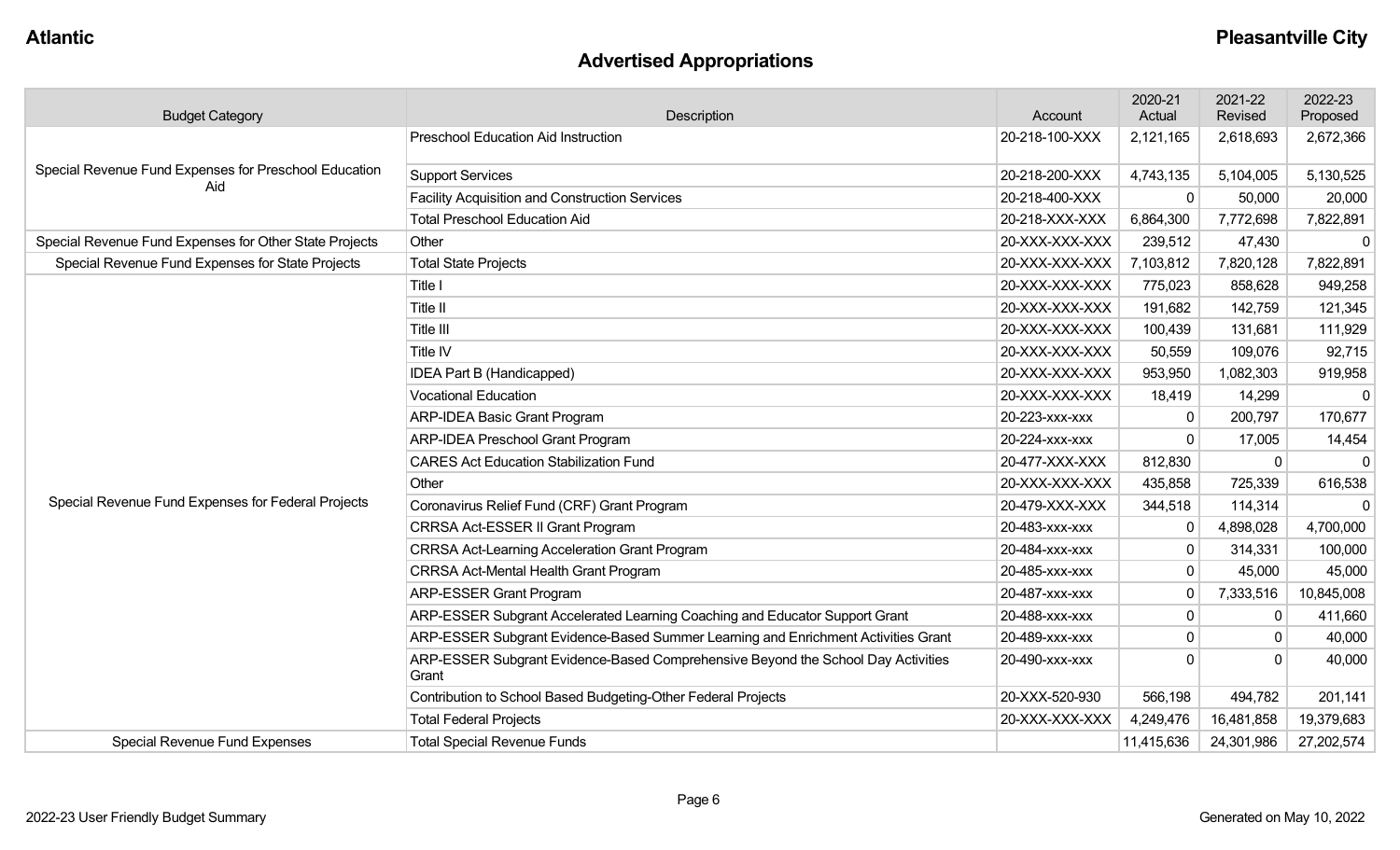# **Advertised Appropriations**

| <b>Budget Category</b>           | Description                                                               | Account        | 2020-21<br>Actual | 2021-22<br>Revised     | 2022-23<br>Proposed |
|----------------------------------|---------------------------------------------------------------------------|----------------|-------------------|------------------------|---------------------|
| Debt Service Fund Expenses       | <b>Total Regular Debt Service</b>                                         | 40-701-510-XXX | 2,146,244         | 2,043,356              | 1,942,857           |
|                                  | <b>Total Debt Service Funds</b>                                           |                | 2,146,244         | 2,043,356              | 1,942,857           |
| All Fund Expenses                | <b>Total Expenditures/Appropriations</b>                                  |                |                   | 87,103,675 110,270,834 | 117,588,860         |
|                                  | Deduct Transfer-Local Contribution-Transfer To Special Revenues-Inclusion | 11-105-100-936 | 188,730           | 198,630                | 202,425             |
| <b>Expenses Net of Transfers</b> | <b>Total Expenditures Net of Transfers</b>                                |                |                   | 86,914,945 110,072,204 | 117,386,435         |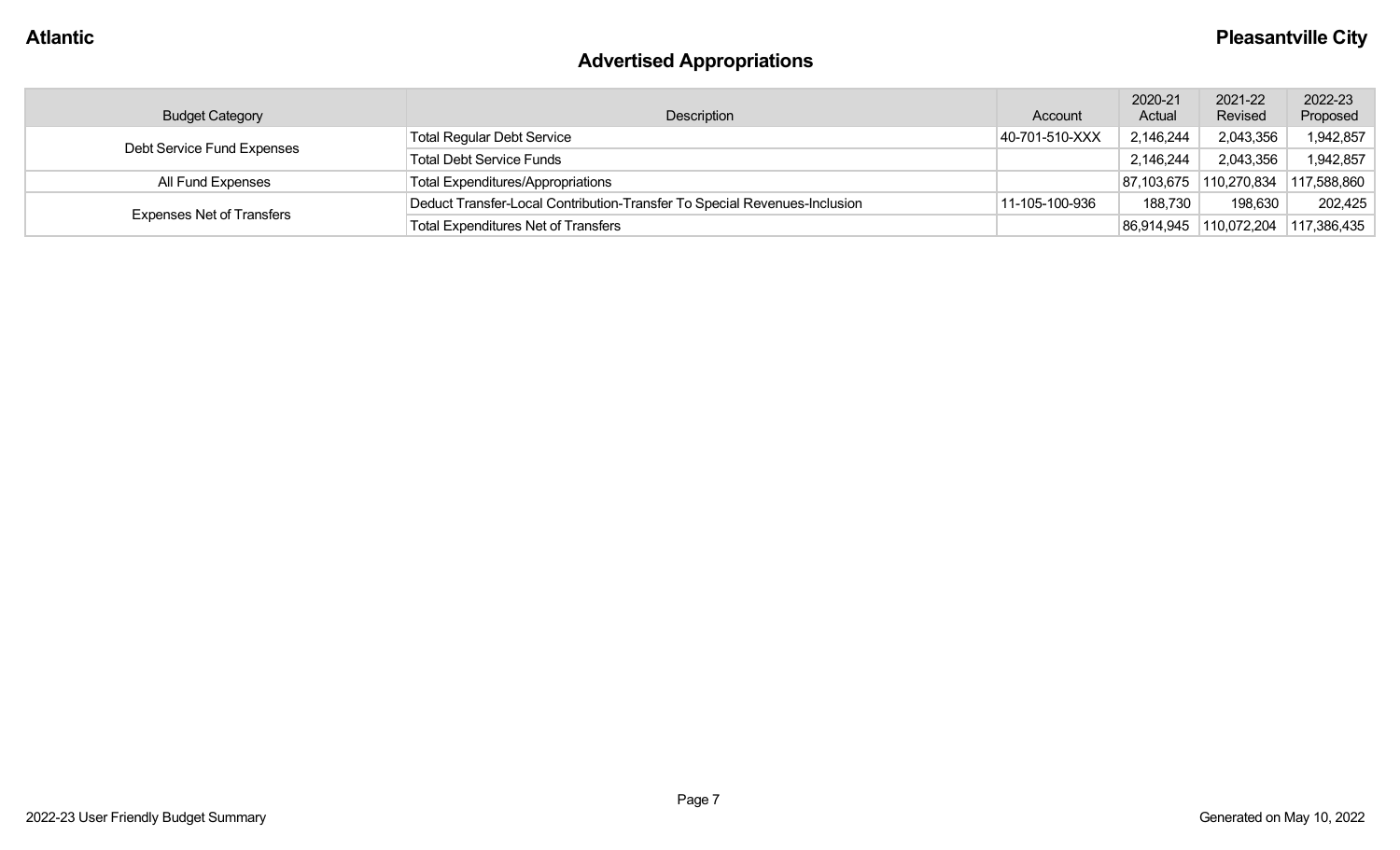# **Advertised Recapitulation of Balances**

| <b>Fund Balance Category</b>                   | <b>Budget Category</b>                                           | Audited<br><b>Balance</b><br>06/30/2020 | Audited<br><b>Balance</b><br>06/30/2021 | Estimated<br><b>Balance</b><br>06/30/2022                   | Estimated<br><b>Balance</b><br>06/30/2023 |
|------------------------------------------------|------------------------------------------------------------------|-----------------------------------------|-----------------------------------------|-------------------------------------------------------------|-------------------------------------------|
| Unrestricted                                   | <b>General Operating Budget</b>                                  | 2,305,841                               | 3,660,033                               | 3,371,990                                                   | 3,282,099                                 |
|                                                | Repayment of Debt                                                | 3,862                                   | 5,149                                   | 1,287<br>6,475,925<br>60,961<br>0<br>0<br>146,460<br>0<br>0 | 0                                         |
|                                                | Capital Reserve                                                  |                                         |                                         |                                                             |                                           |
|                                                | <b>Adult Education Programs</b>                                  | $\Omega$                                |                                         |                                                             | 0                                         |
|                                                | Maintenance Reserve                                              |                                         |                                         |                                                             | 0                                         |
|                                                | Legal Reserve                                                    | 9,168,954                               | 10,612,105                              |                                                             |                                           |
| <b>Restricted for General Operating Budget</b> | Unemployment Fund                                                | 35,038                                  | 60,961                                  |                                                             | 60,961                                    |
|                                                | Tuition Reserve                                                  |                                         |                                         |                                                             |                                           |
|                                                | <b>Current Expense Emergency Reserve</b>                         | $\Omega$                                |                                         |                                                             | 0                                         |
|                                                | Impact Aid Reserve for General Expenses (Sections 8002 and 8003) | 0                                       |                                         |                                                             | 0                                         |
|                                                | Impact Aid Reserve for Capital Expenses (Sections 8007 and 8008) | 0                                       |                                         |                                                             | $\Omega$                                  |
|                                                | <b>Student Activity Fund</b>                                     | 139,098                                 | 146,460                                 |                                                             | 146,460                                   |
| Restricted for Special Revenue Fund            | Scholarship Fund                                                 | $\Omega$                                |                                         |                                                             | 0                                         |
| Restricted for Repayment of Debt               | Restricted for Repayment of Debt                                 | 0                                       |                                         |                                                             | $\overline{0}$                            |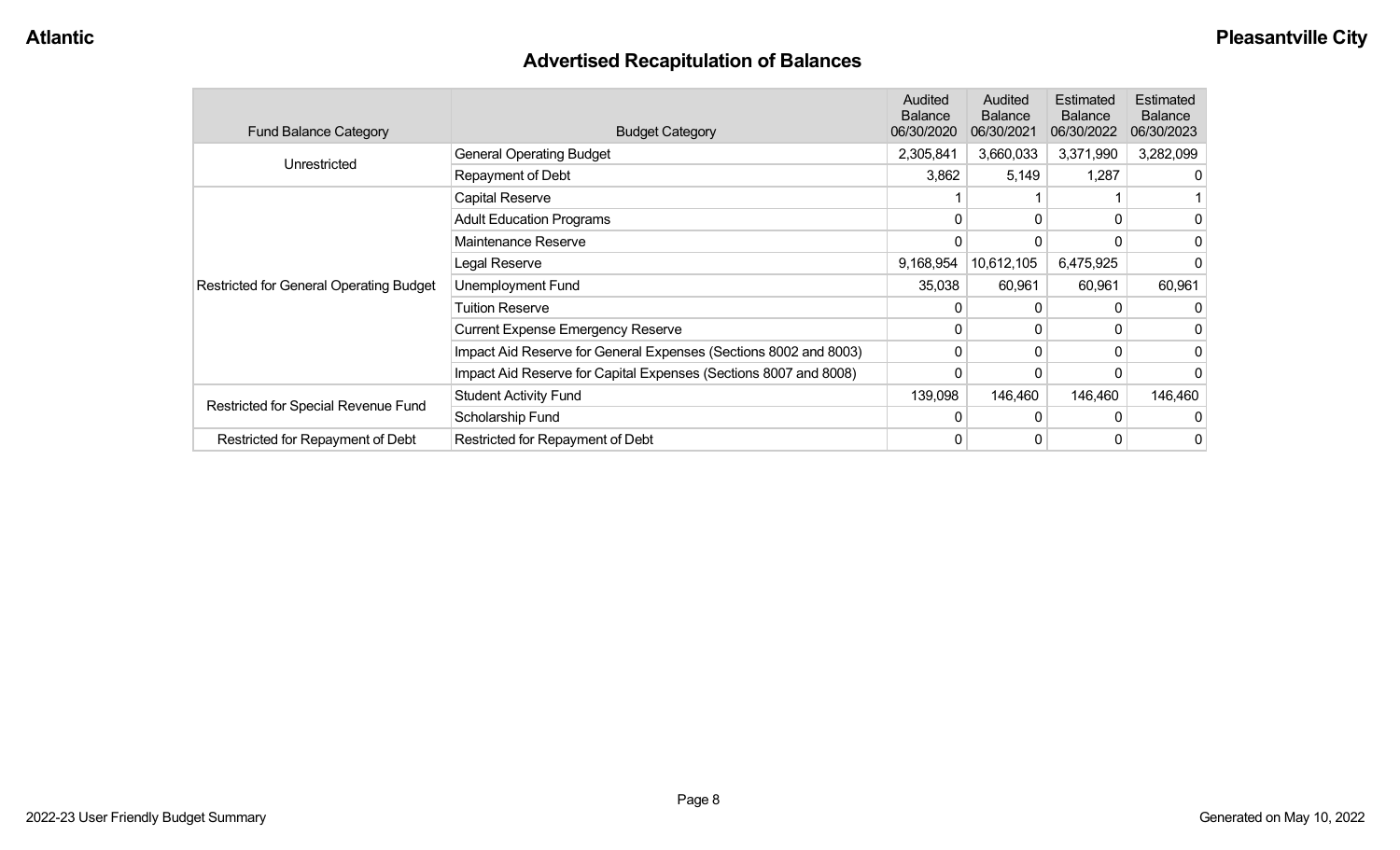#### **Advertised Per Pupil Cost Calculations**

| Per Pupil Cost Calculations                                                                 | 2019-20<br><b>Actual Costs</b> | 2020-21<br><b>Actual Costs</b> | 2021-22<br><b>Original Budget</b> | 2021-22<br><b>Revised Budget</b> | 2022-23<br><b>Proposed Budget</b> |
|---------------------------------------------------------------------------------------------|--------------------------------|--------------------------------|-----------------------------------|----------------------------------|-----------------------------------|
| <b>Total Budgetary Comparative Per Pupil Cost</b>                                           | \$18,249                       | \$19,067                       | \$21,601                          | \$21,017                         | \$23,169                          |
| <b>Total Classroom Instruction</b>                                                          | \$10,526                       | \$10,983                       | \$12,191                          | \$11,816                         | \$12,922                          |
| <b>Classroom-Salaries and Benefits</b>                                                      | \$10,045                       | \$10,593                       | \$11,356                          | \$11,006                         | \$12,026                          |
| Classroom-General Supplies and Textbooks                                                    | \$180                          | \$228                          | \$352                             | \$351                            | \$387                             |
| <b>Classroom-Purchased Services</b>                                                         | \$301                          | \$163                          | \$484                             | \$459                            | \$509                             |
| <b>Total Support Services</b>                                                               | \$2,819                        | \$2,977                        | \$3,585                           | \$3,486                          | \$4,236                           |
| Support Services-Salaries and Benefits                                                      | \$2,615                        | \$2,794                        | \$2,993                           | \$2,919                          | \$3,570                           |
| <b>Total Administrative Costs</b>                                                           | \$2,036                        | \$2,201                        | \$2,243                           | \$2,222                          | \$2,189                           |
| <b>Administration Salaries and Benefits</b>                                                 | \$1,609                        | \$1,723                        | \$1,750                           | \$1,695                          | \$1,690                           |
| Total Operations and Maintenance of Plant                                                   | \$2,432                        | \$2,401                        | \$2,975                           | \$2,918                          | \$3,297                           |
| Operations and Maintenance-Salaries and Benefits                                            | \$1,297                        | \$1,205                        | \$1,502                           | \$1,456                          | \$1,701                           |
| <b>Board Contribution to Food Services</b>                                                  | \$0                            | \$158                          | \$109                             | \$106                            | \$0                               |
| <b>Total Extracurricular Costs</b>                                                          | \$300                          | \$219                          | \$338                             | \$316                            | \$402                             |
| <b>Total Equipment Costs</b>                                                                | \$83                           | \$146                          | \$85                              | \$205                            | \$460                             |
| Legal Costs                                                                                 | \$235                          | \$234                          | \$197                             | \$192                            | \$125                             |
| Restricted Federal and State Revenue other than Preschool Education Aid Included<br>Above** | \$257                          | \$166                          | \$146                             | \$141                            | \$61                              |
| Employee Benefits as a percentage of salaries*                                              | 32.37%                         | 31.49%                         | 32.85%                            | 32.65%                           | 31.93%                            |

\*Does not include pension and social security paid by the State on-behalf of the district. \*\*Federal and State funds in the blended resource school-based budgets.

The information presented in columns 1 through 3 as well as the related descriptions of the per pupil cost calculations are contained in the Taxpayers' Guide to Education Spending and can be found on the Department of Education's Internet website: http://www.state.nj.us/education/guide/. This publication is also available in the board office and public libraries. The same calculations were performed using the 2021-22 revised appropriations and the 2022-23 budgeted appropriations presented in this advertised budget. Total Budgetary Comparative Per Pupil Cost is defined as current expense exclusive of tuition expenditures, transportation, residential costs, and judgments against the school district. For all years it also includes the restricted entitlement aids. With the exception of Total Equipment Cost, each of the other per pupil cost calculations presented is a component of the total comparative per pupil cost, although all components are not shown.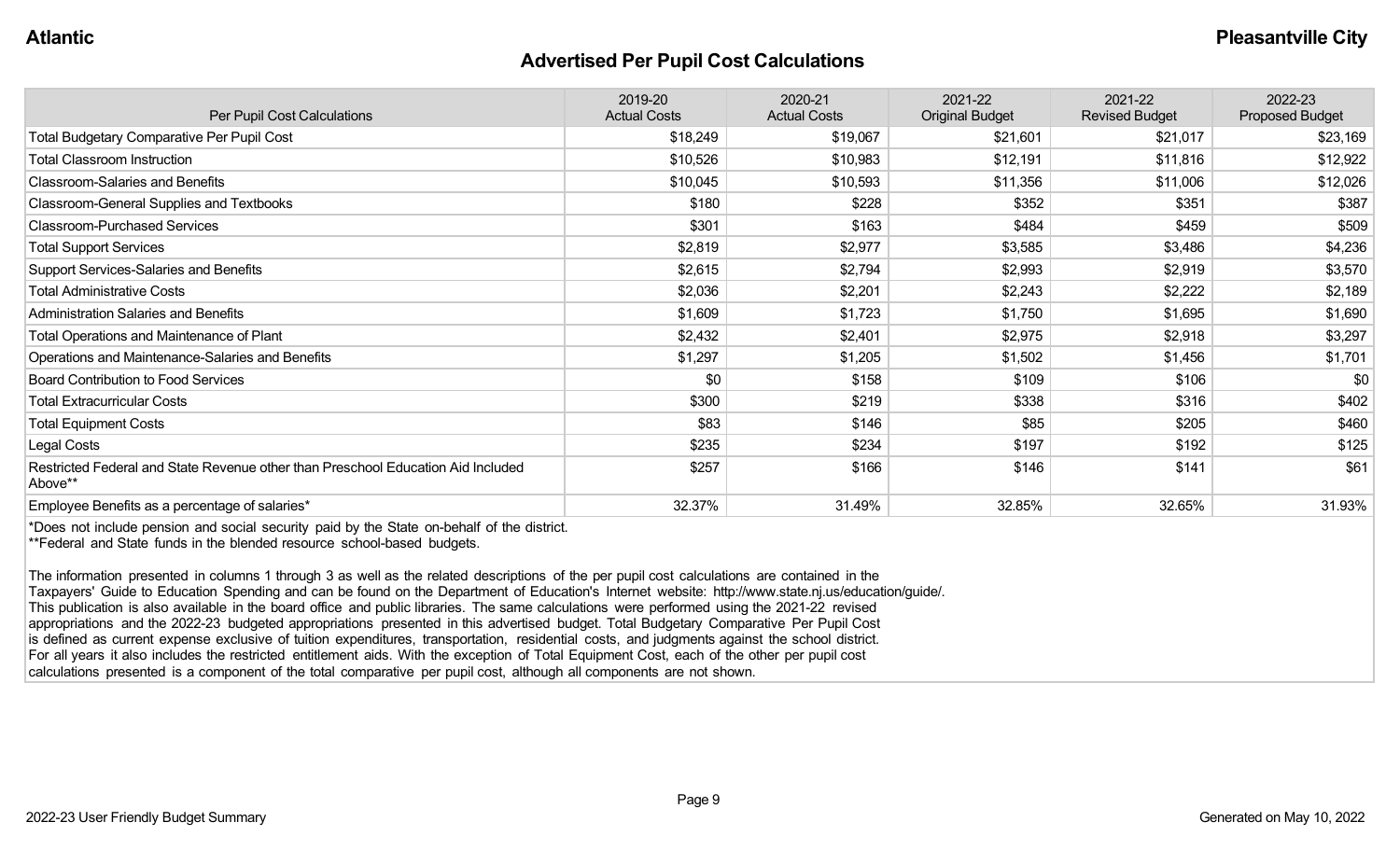#### **Advertised Blended Resource SBB Statement**

|  | Source           | <b>Budget Category</b>                        | 2020-21    | 2021-22    | 2022-23    |
|--|------------------|-----------------------------------------------|------------|------------|------------|
|  |                  | <b>Adjustment for Prior Year Encumbrances</b> | 94,391     | 0          | 0          |
|  |                  | General Fund Contribution (15-5200)           | 41,024,488 | 44,795,686 | 46,947,806 |
|  | <b>Resources</b> | Restricted State Entitlements (15-3200)       | 0          | 0          | 0          |
|  |                  | Restricted Federal Entitlements (15-44XX)     | 566,198    | 494,782    | 201,141    |
|  |                  | <b>Total SBB Resources</b>                    | 41,685,077 | 45,290,468 | 47,148,947 |
|  |                  | Instruction (15-XXX-100-XXX)                  | 26,245,833 | 28,521,984 | 29,630,651 |
|  |                  | Support Services (15-XXX-2XX-XXX)             | 15,415,195 | 16,486,592 | 17,348,199 |
|  | Appropriations   | Equipment (15-XXX-XXX-73X)                    | 24,049     | 281,892    | 170,097    |
|  |                  | <b>Total SBB Appropriations</b>               | 41,685,077 | 45,290,468 | 47,148,947 |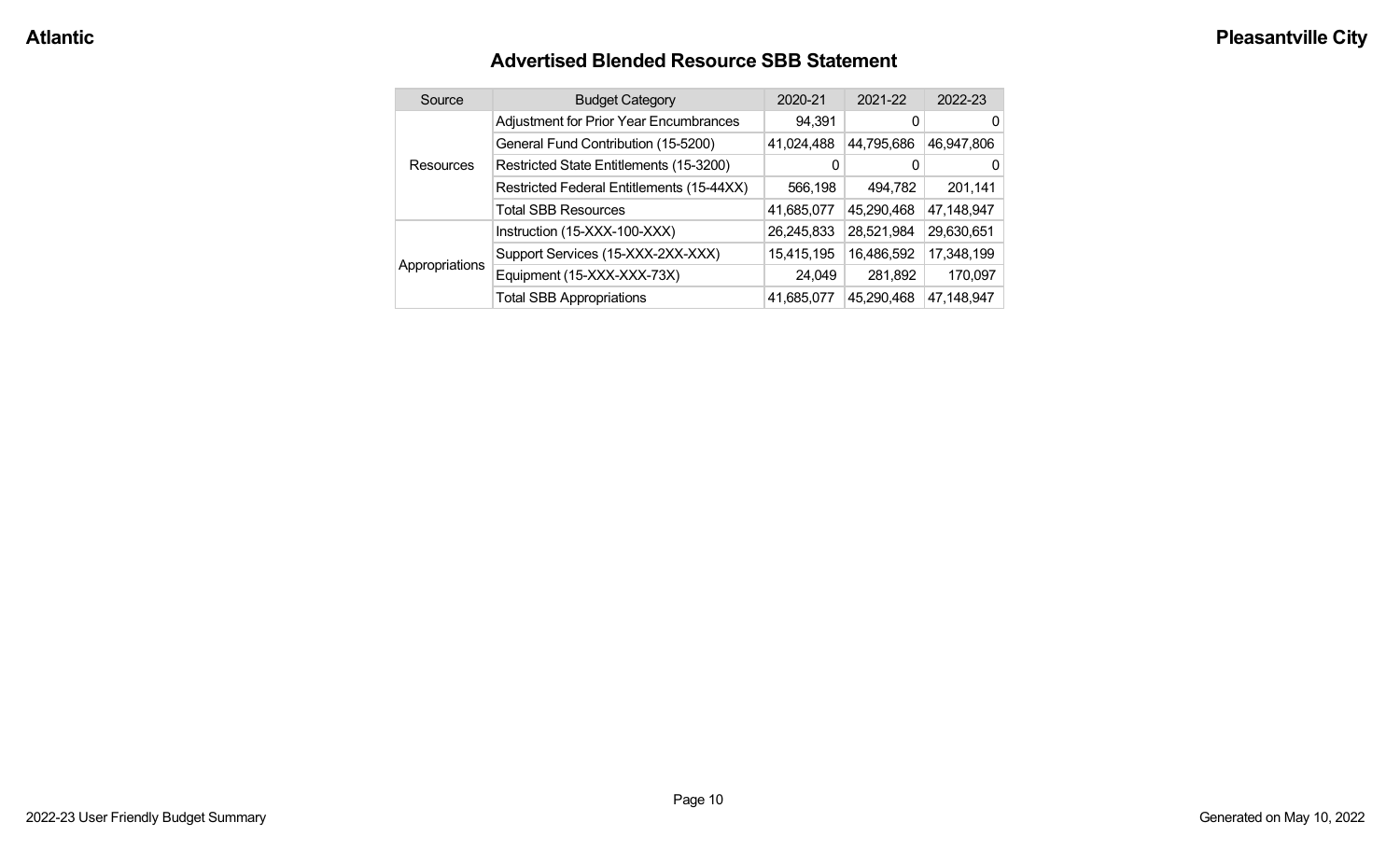#### **Shared Services**

| <b>Shared Service Category Type</b>            | <b>Shared Service Category Description</b>                                                         | Amount<br>Saved<br>(Optional) |
|------------------------------------------------|----------------------------------------------------------------------------------------------------|-------------------------------|
| Municipal/Public Works                         | City Of Pleasantville, salt, trash removal & SRO Officers                                          | 0                             |
| Professional Staff Development                 | ETTC/ Stockton Staff Development                                                                   | 0                             |
|                                                | Educational Data Cooperative Time & Materials                                                      | 0                             |
| Purchasing                                     | <b>Camden County Educational Commission Technology Supplies</b>                                    | 0                             |
|                                                | Hunterdon County Educational Commission-school supplies, custodial supplies & facilities equipment | 0                             |
|                                                | City of Pleasantville, fuel                                                                        | 0                             |
| <b>Transportation Services, including Fuel</b> | <b>Greater Egg Harbor Regional Jointures</b>                                                       | $\Omega$                      |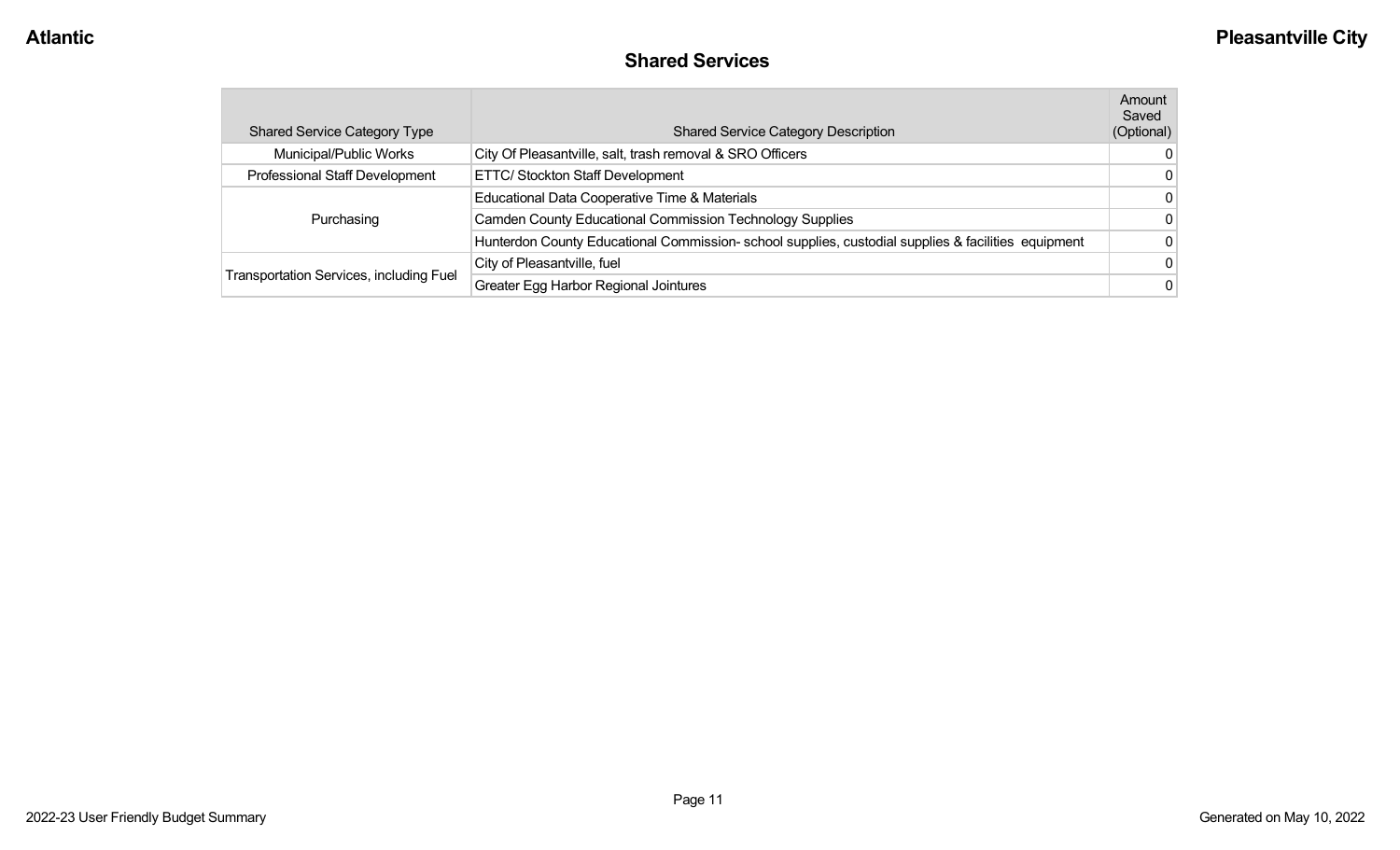#### **Estimated Tax Rates**

| Municipality       | Category                                                                                                           | Amount      |
|--------------------|--------------------------------------------------------------------------------------------------------------------|-------------|
|                    | (A) General Fund School Levy                                                                                       | 9,776,034   |
|                    | (D) Total School Levy                                                                                              | 10,499,839  |
|                    | (B) Estimated Net Taxable Valuation (as of 10/01/21)                                                               | 793,970,700 |
|                    | (H) Estimated Equalized Valuation (as of 10/01/21)                                                                 | 857,975,686 |
| Pleasantville City | (C) Estimated 2022-23 General Fund School Tax Rate, Without Repayment of Debt or Adjustments=100x(A)/(B)           | 1.2313      |
|                    | (F) Estimated 2022-23 Total School Tax Rate, With Repayment of Debt and Adjustments=100x(D)/(B)                    | 1.3224      |
|                    | (I) Estimated 2022-23 Equalized General Fund School Tax Rate, Without Repayment of Debt or Adjustments=100x(A)/(H) | 1.1394      |
|                    | (L) Estimated 2022-23 Equalized Total School Tax Rate, With Repayment of Debt and Adjustments=100x(D)/(H)          | 1.2238      |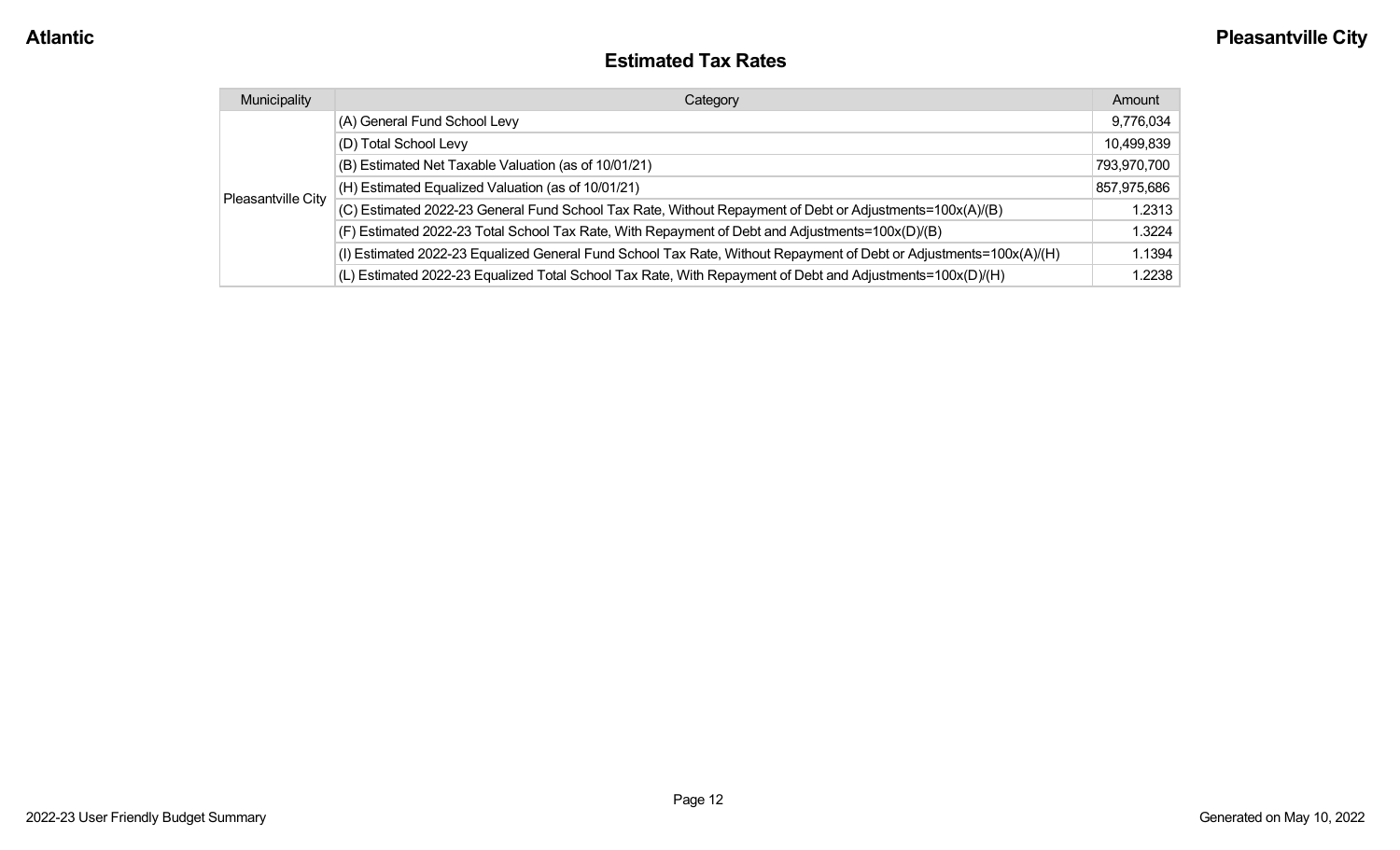| Name                 | Category                                                                                  | Measure                                 |
|----------------------|-------------------------------------------------------------------------------------------|-----------------------------------------|
|                      | <b>Job Title</b>                                                                          | Coordinator/Director/Manager/Supervisor |
|                      | Job Title II                                                                              | N/A                                     |
|                      | <b>Base Annual Salary Amount</b>                                                          | \$120,000                               |
|                      | Full-Time Equivalent (FTE)                                                                | 1.0                                     |
|                      | <b>Shared with Another District?</b>                                                      | N                                       |
|                      | <b>Shared County</b>                                                                      | None Reported                           |
|                      | <b>Shared District</b>                                                                    | None Reported                           |
|                      | <b>Job Title Other District</b>                                                           | None Reported                           |
|                      | Member of Collective Bargaining Unit (CBU)?                                               | N                                       |
|                      | <b>Beginning Date of Contract</b>                                                         | 07/01/21                                |
|                      | <b>End Date of Contract</b>                                                               | 06/30/22                                |
|                      | Contracted Number of Annual Work Days                                                     | 260                                     |
|                      | <b>Contracted Number of Annual Vacation Days</b>                                          | 15                                      |
|                      | <b>Contracted Number of Annual Sick Days</b>                                              | 12                                      |
| <b>Brendan Smith</b> | Contracted Number of Annual Personal Days                                                 | 3                                       |
|                      | <b>Contracted Number of Annual Consulting Days</b>                                        | $\Omega$                                |
|                      | Number of Other Contracted Non-Working Days                                               | $\Omega$                                |
|                      | Description of Other Contracted Non-Working Days                                          | None Reported                           |
|                      | <b>Total Allowances Amount</b>                                                            | \$1,200                                 |
|                      | <b>Total Bonuses Amount</b>                                                               | \$0                                     |
|                      | <b>Total Stipends Amount</b>                                                              | \$0                                     |
|                      | District Contributions Above Teacher Contract for Insurance (Health, Dental, Life, Other) | \$0                                     |
|                      | District Contributions Above Teacher Contract for Retirement Plans                        | \$0                                     |
|                      | <b>Total Contractual Post-Employment Benefit Amount</b>                                   | \$6,923                                 |
|                      | Contractual Post-Employment Benefit Description of Payout of Sick days                    | upon retirement                         |
|                      | Contractual Post-Employment Benefit Description of Payout of Vacation days                | maximum of 15 days                      |
|                      | Contractual Post-Employment Benefit Description of Payout of Personal days                | personal days roll into sick            |
|                      | Contractual Post-Employment Benefit Description of Other Benefits 1                       | None Reported                           |
|                      | Contractual Post-Employment Benefit Description of Other Benefits 2                       | None Reported                           |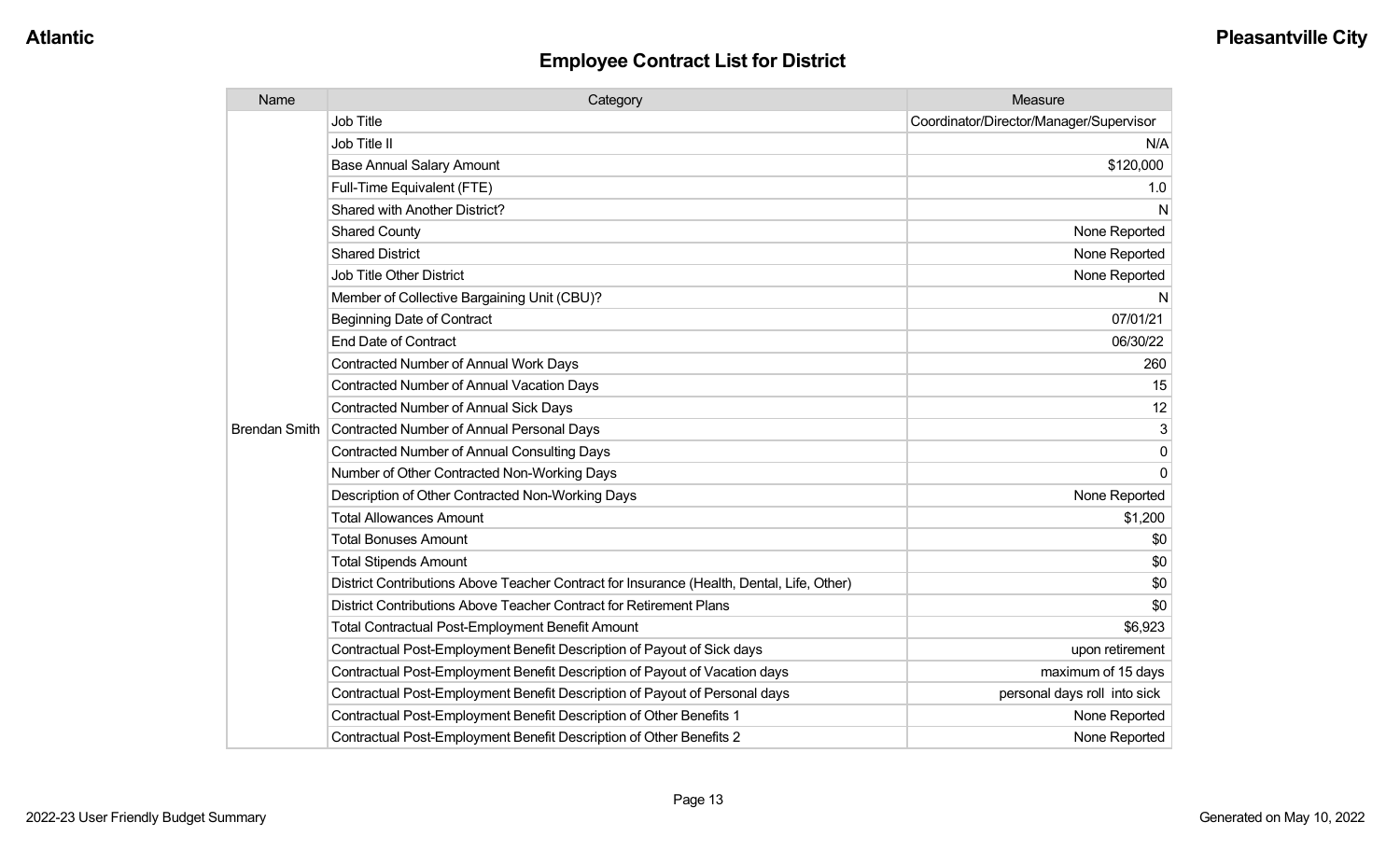| Name                 | Category                                                                                 | Measure       |
|----------------------|------------------------------------------------------------------------------------------|---------------|
|                      | Contractual Post-Employment Benefit Description of Other Benefits 3                      | None Reported |
|                      | Total Other/In-Kind Remuneration Amount                                                  | \$0           |
|                      | Description of Other/In-Kind Remuneration Annual Option to Buyback Sick Time in Cash     | None Reported |
|                      | Description of Other/In-Kind Remuneration Annual Option to Buyback Vacation Time in Cash | None Reported |
|                      | Description of Other/In-Kind Remuneration Annual Option to Buyback Personal Time in Cash | None Reported |
| <b>Brendan Smith</b> | Description of Other/In-Kind Remuneration Annual Option to Other Remuneration 1          | None Reported |
|                      | Description of Other/In-Kind Remuneration Annual Option to Other Remuneration 2          | None Reported |
|                      | Description of Other/In-Kind Remuneration Annual Option to Other Remuneration 3          | None Reported |
|                      | <b>Additional Comment 1</b>                                                              | None Reported |
|                      | <b>Additional Comment 2</b>                                                              | None Reported |
|                      | <b>Additional Comment 3</b>                                                              | None Reported |
|                      | Job Title                                                                                | Accountant    |
|                      | Job Title II                                                                             | N/A           |
|                      | <b>Base Annual Salary Amount</b>                                                         | \$97,378      |
|                      | Full-Time Equivalent (FTE)                                                               | 1.0           |
|                      | Shared with Another District?                                                            | N             |
|                      | <b>Shared County</b>                                                                     | None Reported |
|                      | <b>Shared District</b>                                                                   | None Reported |
|                      | Job Title Other District                                                                 | None Reported |
|                      | Member of Collective Bargaining Unit (CBU)?                                              | N             |
| <b>Cathy Manning</b> | <b>Beginning Date of Contract</b>                                                        | 07/01/21      |
|                      | <b>End Date of Contract</b>                                                              | 06/30/22      |
|                      | Contracted Number of Annual Work Days                                                    | 260           |
|                      | <b>Contracted Number of Annual Vacation Days</b>                                         | 15            |
|                      | Contracted Number of Annual Sick Days                                                    | 12            |
|                      | Contracted Number of Annual Personal Days                                                | 3             |
|                      | <b>Contracted Number of Annual Consulting Days</b>                                       | 0             |
|                      | Number of Other Contracted Non-Working Days                                              | $\Omega$      |
|                      | Description of Other Contracted Non-Working Days                                         | None Reported |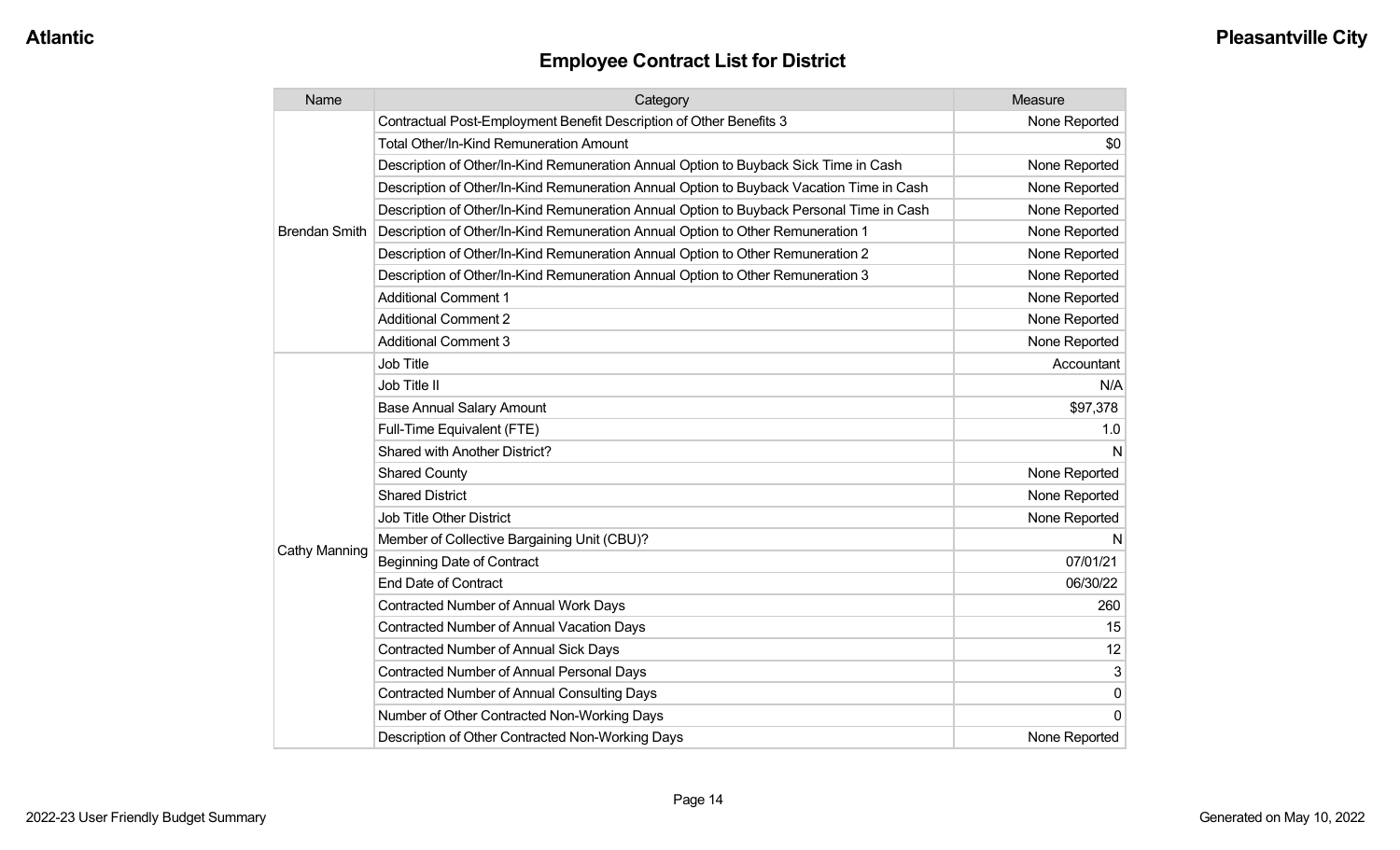| Name          | Category                                                                                  | Measure                       |
|---------------|-------------------------------------------------------------------------------------------|-------------------------------|
|               | <b>Total Allowances Amount</b>                                                            | \$2,200                       |
|               | <b>Total Bonuses Amount</b>                                                               | \$0                           |
|               | <b>Total Stipends Amount</b>                                                              | \$0                           |
|               | District Contributions Above Teacher Contract for Insurance (Health, Dental, Life, Other) | \$0                           |
|               | District Contributions Above Teacher Contract for Retirement Plans                        | \$0                           |
|               | <b>Total Contractual Post-Employment Benefit Amount</b>                                   | \$5,618                       |
|               | Contractual Post-Employment Benefit Description of Payout of Sick days                    | upon retirement               |
|               | Contractual Post-Employment Benefit Description of Payout of Vacation days                | maximum 15 days               |
|               | Contractual Post-Employment Benefit Description of Payout of Personal days                | personal days roll into sick  |
|               | Contractual Post-Employment Benefit Description of Other Benefits 1                       | None Reported                 |
|               | Contractual Post-Employment Benefit Description of Other Benefits 2                       | None Reported                 |
| Cathy Manning | Contractual Post-Employment Benefit Description of Other Benefits 3                       | None Reported                 |
|               | Total Other/In-Kind Remuneration Amount                                                   | \$0                           |
|               | Description of Other/In-Kind Remuneration Annual Option to Buyback Sick Time in Cash      | None Reported                 |
|               | Description of Other/In-Kind Remuneration Annual Option to Buyback Vacation Time in Cash  | None Reported                 |
|               | Description of Other/In-Kind Remuneration Annual Option to Buyback Personal Time in Cash  | None Reported                 |
|               | Description of Other/In-Kind Remuneration Annual Option to Other Remuneration 1           | None Reported                 |
|               | Description of Other/In-Kind Remuneration Annual Option to Other Remuneration 2           | None Reported                 |
|               | Description of Other/In-Kind Remuneration Annual Option to Other Remuneration 3           | None Reported                 |
|               | <b>Additional Comment 1</b>                                                               | None Reported                 |
|               | <b>Additional Comment 2</b>                                                               | None Reported                 |
|               | <b>Additional Comment 3</b>                                                               | None Reported                 |
|               | Job Title                                                                                 | <b>Business Administrator</b> |
| Daile White   | Job Title II                                                                              | N/A                           |
|               | <b>Base Annual Salary Amount</b>                                                          | \$145,000                     |
|               | Full-Time Equivalent (FTE)                                                                | 1.0                           |
|               | Shared with Another District?                                                             | N                             |
|               | <b>Shared County</b>                                                                      | None Reported                 |
|               | <b>Shared District</b>                                                                    | None Reported                 |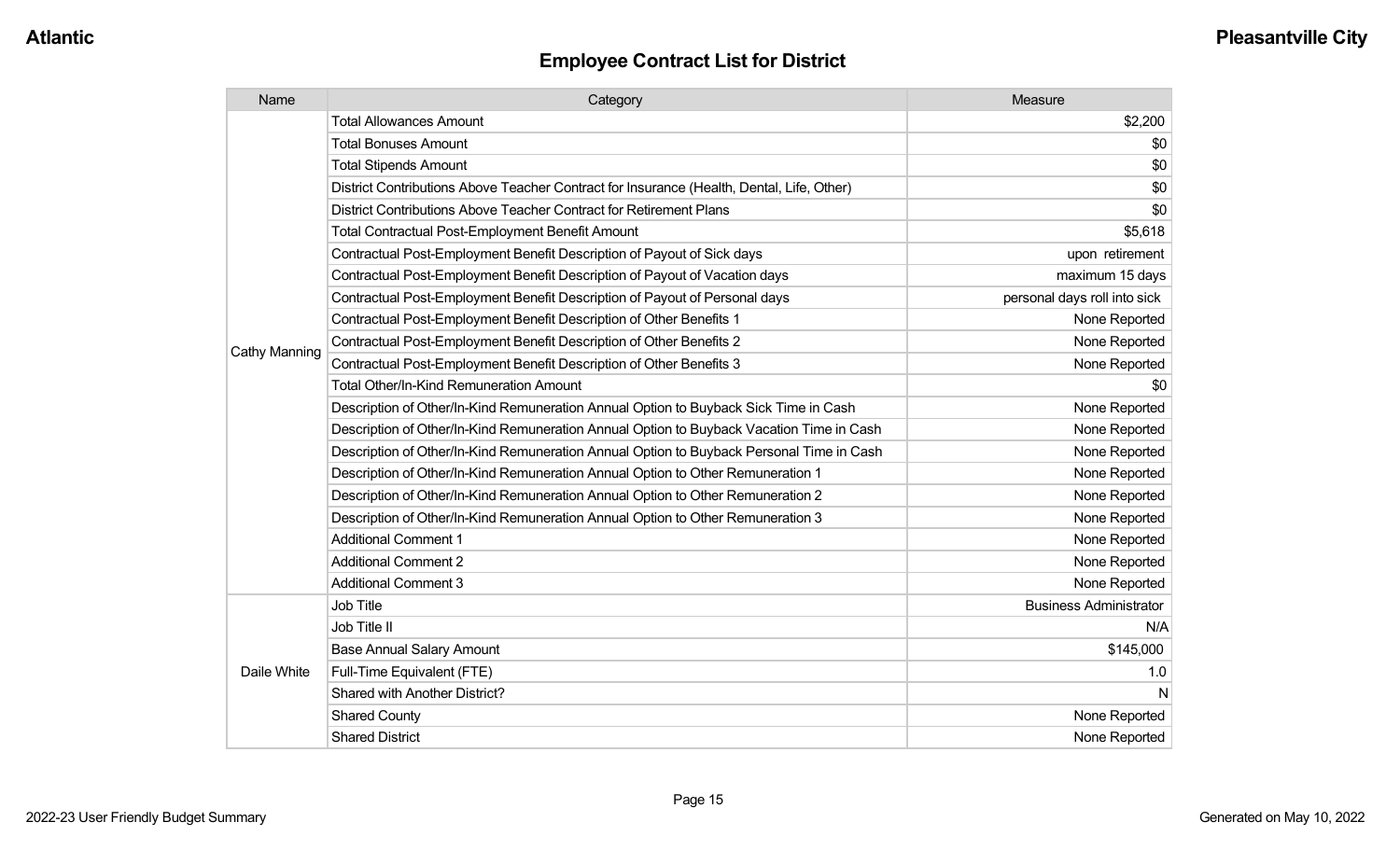| Name        | Category                                                                                  | Measure                      |
|-------------|-------------------------------------------------------------------------------------------|------------------------------|
|             | <b>Job Title Other District</b>                                                           | None Reported                |
|             | Member of Collective Bargaining Unit (CBU)?                                               | N                            |
|             | <b>Beginning Date of Contract</b>                                                         | 07/01/21                     |
|             | <b>End Date of Contract</b>                                                               | 06/30/22                     |
|             | <b>Contracted Number of Annual Work Days</b>                                              | 260                          |
|             | <b>Contracted Number of Annual Vacation Days</b>                                          | 20                           |
|             | Contracted Number of Annual Sick Days                                                     | 12                           |
|             | <b>Contracted Number of Annual Personal Days</b>                                          | 3                            |
|             | <b>Contracted Number of Annual Consulting Days</b>                                        | 0                            |
|             | Number of Other Contracted Non-Working Days                                               | $\mathbf 0$                  |
|             | Description of Other Contracted Non-Working Days                                          | None Reported                |
|             | <b>Total Allowances Amount</b>                                                            | \$5,950                      |
|             | <b>Total Bonuses Amount</b>                                                               | \$0                          |
|             | <b>Total Stipends Amount</b>                                                              | \$0                          |
| Daile White | District Contributions Above Teacher Contract for Insurance (Health, Dental, Life, Other) | \$0                          |
|             | District Contributions Above Teacher Contract for Retirement Plans                        | \$0                          |
|             | Total Contractual Post-Employment Benefit Amount                                          | \$22,307                     |
|             | Contractual Post-Employment Benefit Description of Payout of Sick days                    | upon retirement              |
|             | Contractual Post-Employment Benefit Description of Payout of Vacation days                | maximum of 40 days           |
|             | Contractual Post-Employment Benefit Description of Payout of Personal days                | personal days roll into sick |
|             | Contractual Post-Employment Benefit Description of Other Benefits 1                       | None Reported                |
|             | Contractual Post-Employment Benefit Description of Other Benefits 2                       | None Reported                |
|             | Contractual Post-Employment Benefit Description of Other Benefits 3                       | None Reported                |
|             | <b>Total Other/In-Kind Remuneration Amount</b>                                            | \$0                          |
|             | Description of Other/In-Kind Remuneration Annual Option to Buyback Sick Time in Cash      | None Reported                |
|             | Description of Other/In-Kind Remuneration Annual Option to Buyback Vacation Time in Cash  | None Reported                |
|             | Description of Other/In-Kind Remuneration Annual Option to Buyback Personal Time in Cash  | None Reported                |
|             | Description of Other/In-Kind Remuneration Annual Option to Other Remuneration 1           | None Reported                |
|             | Description of Other/In-Kind Remuneration Annual Option to Other Remuneration 2           | None Reported                |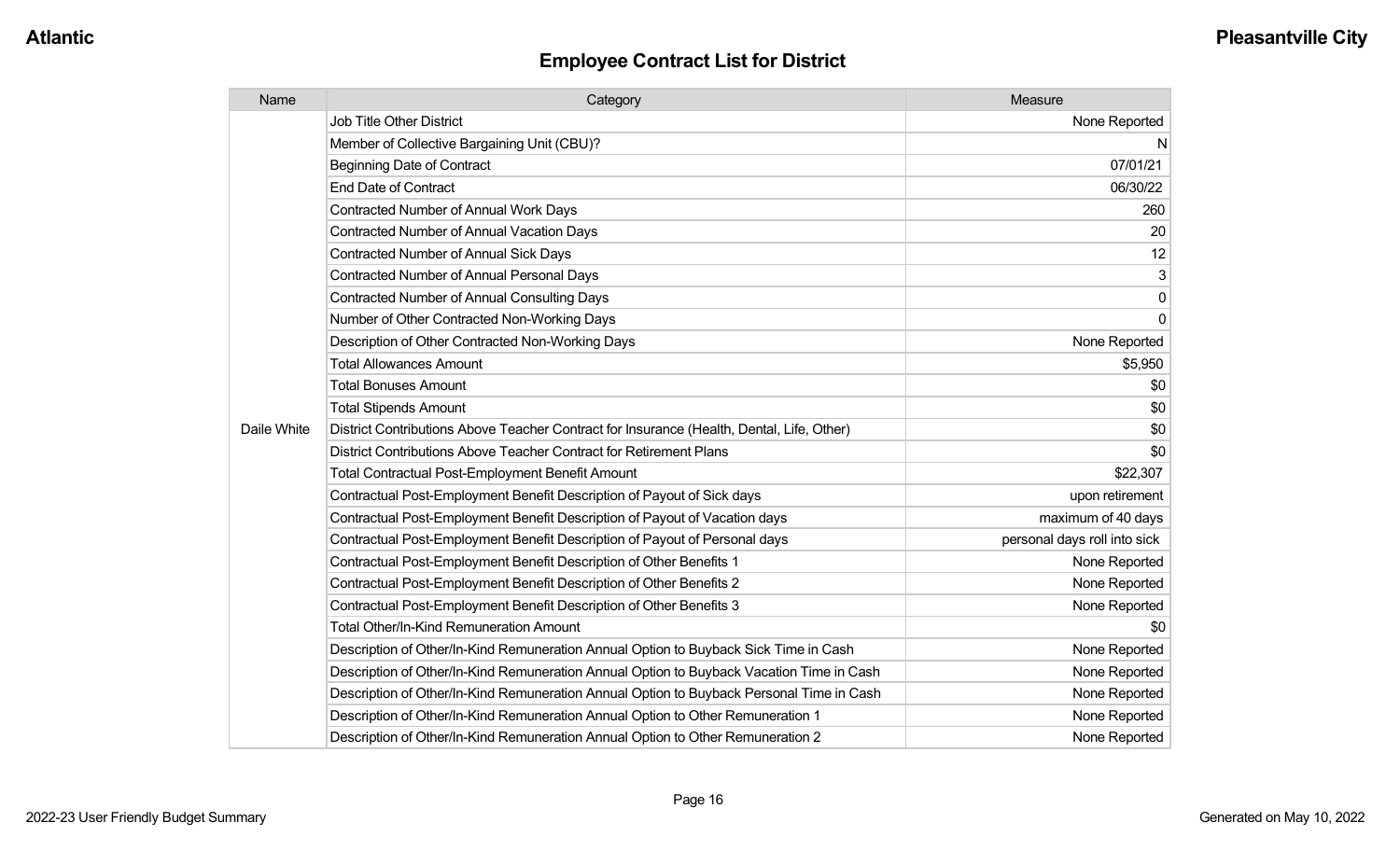| Name         | Category                                                                                  | Measure                                 |
|--------------|-------------------------------------------------------------------------------------------|-----------------------------------------|
| Daile White  | Description of Other/In-Kind Remuneration Annual Option to Other Remuneration 3           | None Reported                           |
|              | <b>Additional Comment 1</b>                                                               | None Reported                           |
|              | <b>Additional Comment 2</b>                                                               | None Reported                           |
|              | <b>Additional Comment 3</b>                                                               | None Reported                           |
|              | Job Title                                                                                 | Coordinator/Director/Manager/Supervisor |
|              | Job Title II                                                                              | N/A                                     |
|              | <b>Base Annual Salary Amount</b>                                                          | \$75,454                                |
|              | Full-Time Equivalent (FTE)                                                                | 1.0                                     |
|              | Shared with Another District?                                                             | N                                       |
|              | <b>Shared County</b>                                                                      | None Reported                           |
|              | <b>Shared District</b>                                                                    | None Reported                           |
|              | Job Title Other District                                                                  | None Reported                           |
|              | Member of Collective Bargaining Unit (CBU)?                                               | N                                       |
|              | <b>Beginning Date of Contract</b>                                                         | 07/01/21                                |
|              | <b>End Date of Contract</b>                                                               | 06/30/22                                |
|              | <b>Contracted Number of Annual Work Days</b>                                              | 260                                     |
| Danny Adcock | <b>Contracted Number of Annual Vacation Days</b>                                          | 10                                      |
|              | <b>Contracted Number of Annual Sick Days</b>                                              | 12                                      |
|              | <b>Contracted Number of Annual Personal Days</b>                                          | 3                                       |
|              | <b>Contracted Number of Annual Consulting Days</b>                                        | 0                                       |
|              | Number of Other Contracted Non-Working Days                                               | $\Omega$                                |
|              | Description of Other Contracted Non-Working Days                                          | None Reported                           |
|              | <b>Total Allowances Amount</b>                                                            | \$50                                    |
|              | <b>Total Bonuses Amount</b>                                                               | \$0                                     |
|              | <b>Total Stipends Amount</b>                                                              | \$0                                     |
|              | District Contributions Above Teacher Contract for Insurance (Health, Dental, Life, Other) | \$0                                     |
|              | District Contributions Above Teacher Contract for Retirement Plans                        | \$0                                     |
|              | <b>Total Contractual Post-Employment Benefit Amount</b>                                   | \$2,902                                 |
|              | Contractual Post-Employment Benefit Description of Payout of Sick days                    | <b>UPON RETIREMENT</b>                  |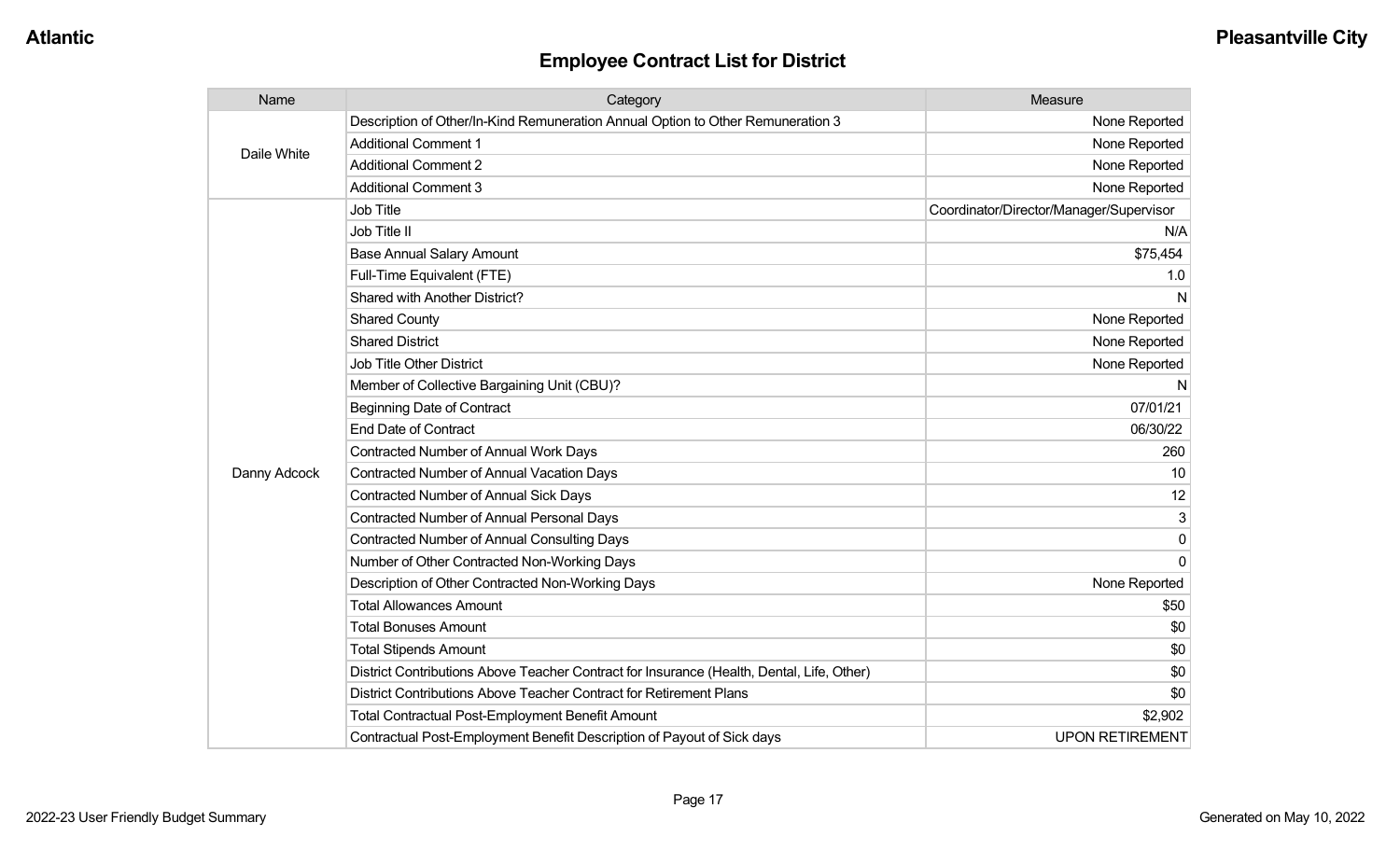| Name                 | Category                                                                                 | <b>Measure</b>                  |
|----------------------|------------------------------------------------------------------------------------------|---------------------------------|
|                      | Contractual Post-Employment Benefit Description of Payout of Vacation days               | MAXIMUM 10 DAYS                 |
|                      | Contractual Post-Employment Benefit Description of Payout of Personal days               | PERONSAL ROLL INTO SICK         |
|                      | Contractual Post-Employment Benefit Description of Other Benefits 1                      | None Reported                   |
|                      | Contractual Post-Employment Benefit Description of Other Benefits 2                      | None Reported                   |
|                      | Contractual Post-Employment Benefit Description of Other Benefits 3                      | None Reported                   |
|                      | <b>Total Other/In-Kind Remuneration Amount</b>                                           | \$0                             |
|                      | Description of Other/In-Kind Remuneration Annual Option to Buyback Sick Time in Cash     | None Reported                   |
| Danny Adcock         | Description of Other/In-Kind Remuneration Annual Option to Buyback Vacation Time in Cash | None Reported                   |
|                      | Description of Other/In-Kind Remuneration Annual Option to Buyback Personal Time in Cash | None Reported                   |
|                      | Description of Other/In-Kind Remuneration Annual Option to Other Remuneration 1          | None Reported                   |
|                      | Description of Other/In-Kind Remuneration Annual Option to Other Remuneration 2          | None Reported                   |
|                      | Description of Other/In-Kind Remuneration Annual Option to Other Remuneration 3          | None Reported                   |
|                      | <b>Additional Comment 1</b>                                                              | None Reported                   |
|                      | <b>Additional Comment 2</b>                                                              | None Reported                   |
|                      | <b>Additional Comment 3</b>                                                              | None Reported                   |
|                      | <b>Job Title</b>                                                                         | <b>Assistant Superintendent</b> |
|                      | Job Title II                                                                             | N/A                             |
|                      | <b>Base Annual Salary Amount</b>                                                         | \$156,100                       |
|                      | Full-Time Equivalent (FTE)                                                               | 1.0                             |
|                      | Shared with Another District?                                                            | N                               |
|                      | <b>Shared County</b>                                                                     | None Reported                   |
| Dr. Christiana Otuwa | <b>Shared District</b>                                                                   | None Reported                   |
|                      | <b>Job Title Other District</b>                                                          | None Reported                   |
|                      | Member of Collective Bargaining Unit (CBU)?                                              | N                               |
|                      | <b>Beginning Date of Contract</b>                                                        | 07/01/21                        |
|                      | <b>End Date of Contract</b>                                                              | 06/30/22                        |
|                      | <b>Contracted Number of Annual Work Days</b>                                             | 260                             |
|                      | <b>Contracted Number of Annual Vacation Days</b>                                         | 20                              |
|                      | <b>Contracted Number of Annual Sick Days</b>                                             | 12                              |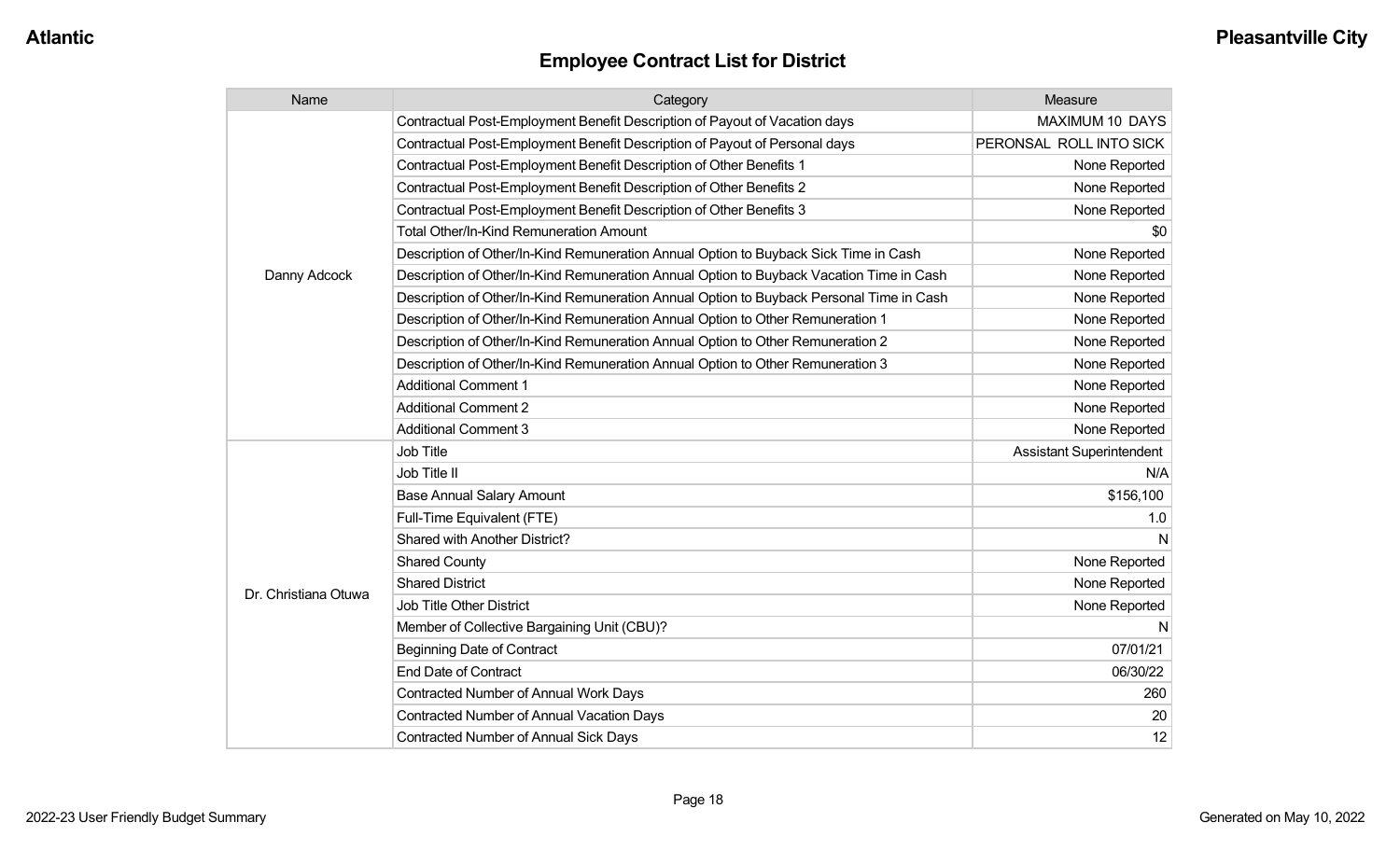| Name                 | Category                                                                                  | Measure                      |
|----------------------|-------------------------------------------------------------------------------------------|------------------------------|
|                      | <b>Contracted Number of Annual Personal Days</b>                                          | 3                            |
|                      | <b>Contracted Number of Annual Consulting Days</b>                                        | 0                            |
|                      | Number of Other Contracted Non-Working Days                                               | $\overline{0}$               |
|                      | Description of Other Contracted Non-Working Days                                          | None Reported                |
|                      | <b>Total Allowances Amount</b>                                                            | \$4,950                      |
|                      | <b>Total Bonuses Amount</b>                                                               | \$0                          |
|                      | <b>Total Stipends Amount</b>                                                              | \$0                          |
|                      | District Contributions Above Teacher Contract for Insurance (Health, Dental, Life, Other) | \$0                          |
|                      | District Contributions Above Teacher Contract for Retirement Plans                        | \$0                          |
|                      | <b>Total Contractual Post-Employment Benefit Amount</b>                                   | \$24,015                     |
|                      | Contractual Post-Employment Benefit Description of Payout of Sick days                    | upon retirement              |
|                      | Contractual Post-Employment Benefit Description of Payout of Vacation days                | maximum 40 days              |
| Dr. Christiana Otuwa | Contractual Post-Employment Benefit Description of Payout of Personal days                | personal days roll into sick |
|                      | Contractual Post-Employment Benefit Description of Other Benefits 1                       | None Reported                |
|                      | Contractual Post-Employment Benefit Description of Other Benefits 2                       | None Reported                |
|                      | Contractual Post-Employment Benefit Description of Other Benefits 3                       | None Reported                |
|                      | <b>Total Other/In-Kind Remuneration Amount</b>                                            | \$0                          |
|                      | Description of Other/In-Kind Remuneration Annual Option to Buyback Sick Time in Cash      | None Reported                |
|                      | Description of Other/In-Kind Remuneration Annual Option to Buyback Vacation Time in Cash  | None Reported                |
|                      | Description of Other/In-Kind Remuneration Annual Option to Buyback Personal Time in Cash  | None Reported                |
|                      | Description of Other/In-Kind Remuneration Annual Option to Other Remuneration 1           | None Reported                |
|                      | Description of Other/In-Kind Remuneration Annual Option to Other Remuneration 2           | None Reported                |
|                      | Description of Other/In-Kind Remuneration Annual Option to Other Remuneration 3           | None Reported                |
|                      | <b>Additional Comment 1</b>                                                               | None Reported                |
|                      | <b>Additional Comment 2</b>                                                               | None Reported                |
|                      | <b>Additional Comment 3</b>                                                               | None Reported                |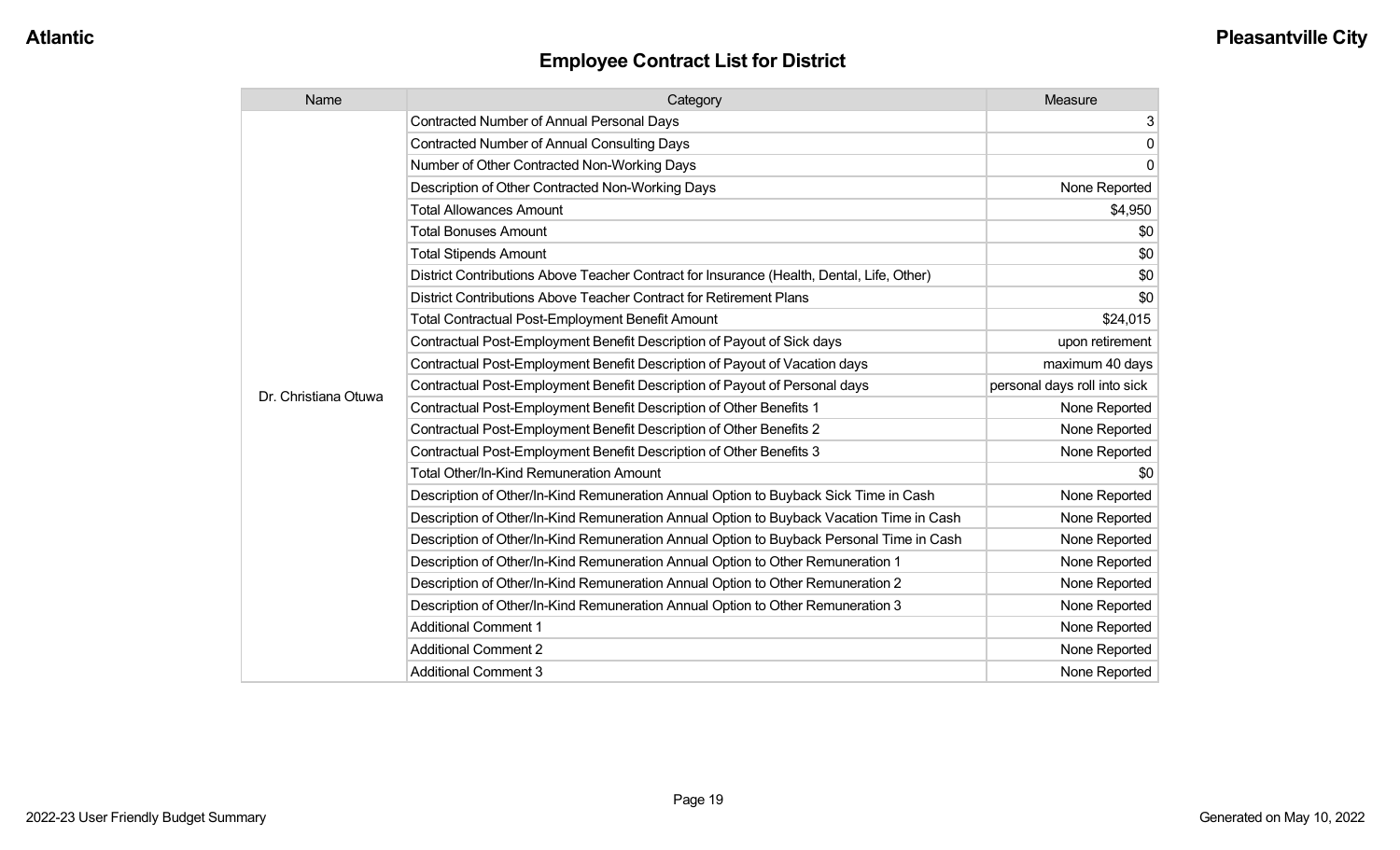| Name                     | Category                                                                                  | Measure                  |
|--------------------------|-------------------------------------------------------------------------------------------|--------------------------|
|                          | <b>Job Title</b>                                                                          | Superintendent           |
|                          | Job Title II                                                                              | N/A                      |
|                          | <b>Base Annual Salary Amount</b>                                                          | \$169,215                |
|                          | Full-Time Equivalent (FTE)                                                                | 1.0                      |
|                          | Shared with Another District?                                                             | N                        |
|                          | <b>Shared County</b>                                                                      | None Reported            |
|                          | <b>Shared District</b>                                                                    | None Reported            |
|                          | <b>Job Title Other District</b>                                                           | None Reported            |
|                          | Member of Collective Bargaining Unit (CBU)?                                               | N                        |
|                          | <b>Beginning Date of Contract</b>                                                         | 07/01/20                 |
|                          | <b>End Date of Contract</b>                                                               | 06/30/23                 |
|                          | <b>Contracted Number of Annual Work Days</b>                                              | 260                      |
|                          | <b>Contracted Number of Annual Vacation Days</b>                                          | 20                       |
|                          | <b>Contracted Number of Annual Sick Days</b>                                              | 12                       |
| Dr. Natakie Chestnut-Lee | Contracted Number of Annual Personal Days                                                 | 3                        |
|                          | <b>Contracted Number of Annual Consulting Days</b>                                        | $\mathbf 0$              |
|                          | Number of Other Contracted Non-Working Days                                               | $\Omega$                 |
|                          | Description of Other Contracted Non-Working Days                                          | None Reported            |
|                          | <b>Total Allowances Amount</b>                                                            | \$5,250                  |
|                          | <b>Total Bonuses Amount</b>                                                               | \$0                      |
|                          | <b>Total Stipends Amount</b>                                                              | \$0                      |
|                          | District Contributions Above Teacher Contract for Insurance (Health, Dental, Life, Other) | \$628                    |
|                          | District Contributions Above Teacher Contract for Retirement Plans                        | \$0                      |
|                          | <b>Total Contractual Post-Employment Benefit Amount</b>                                   | \$26,033                 |
|                          | Contractual Post-Employment Benefit Description of Payout of Sick days                    | upon retirement          |
|                          | Contractual Post-Employment Benefit Description of Payout of Vacation days                | upon contract expiration |
|                          | Contractual Post-Employment Benefit Description of Payout of Personal days                | roll into sick           |
|                          | Contractual Post-Employment Benefit Description of Other Benefits 1                       | None Reported            |
|                          | Contractual Post-Employment Benefit Description of Other Benefits 2                       | None Reported            |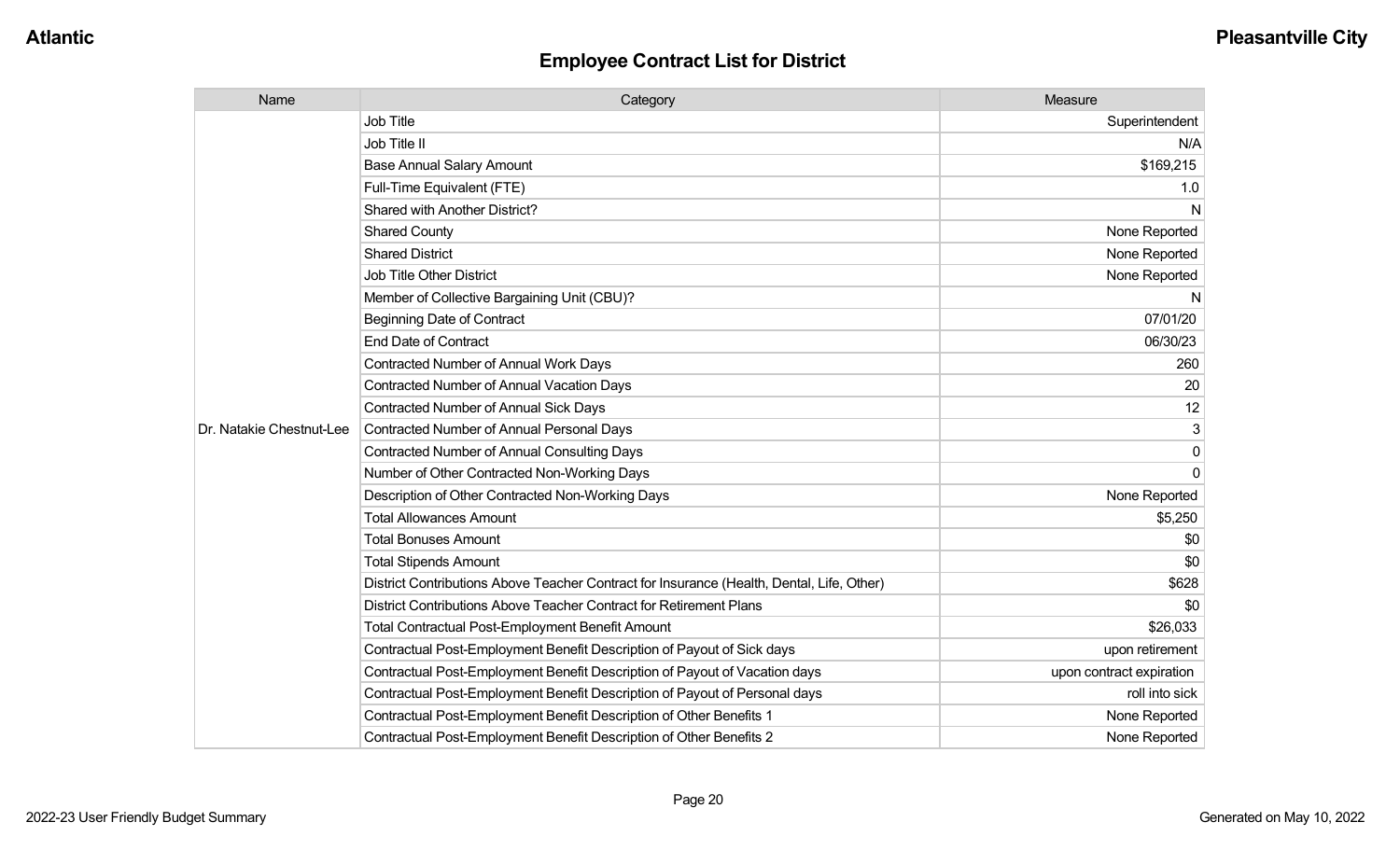| Name                     | Category                                                                                 | Measure                                 |
|--------------------------|------------------------------------------------------------------------------------------|-----------------------------------------|
|                          | Contractual Post-Employment Benefit Description of Other Benefits 3                      | None Reported                           |
|                          | <b>Total Other/In-Kind Remuneration Amount</b>                                           | \$0                                     |
|                          | Description of Other/In-Kind Remuneration Annual Option to Buyback Sick Time in Cash     | None Reported                           |
|                          | Description of Other/In-Kind Remuneration Annual Option to Buyback Vacation Time in Cash | None Reported                           |
|                          | Description of Other/In-Kind Remuneration Annual Option to Buyback Personal Time in Cash | None Reported                           |
| Dr. Natakie Chestnut-Lee | Description of Other/In-Kind Remuneration Annual Option to Other Remuneration 1          | None Reported                           |
|                          | Description of Other/In-Kind Remuneration Annual Option to Other Remuneration 2          | None Reported                           |
|                          | Description of Other/In-Kind Remuneration Annual Option to Other Remuneration 3          | None Reported                           |
|                          | <b>Additional Comment 1</b>                                                              | None Reported                           |
|                          | <b>Additional Comment 2</b>                                                              | None Reported                           |
|                          | <b>Additional Comment 3</b>                                                              | None Reported                           |
|                          | Job Title                                                                                | Coordinator/Director/Manager/Supervisor |
|                          | Job Title II                                                                             | N/A                                     |
|                          | <b>Base Annual Salary Amount</b>                                                         | \$140,000                               |
|                          | Full-Time Equivalent (FTE)                                                               | 1.0                                     |
|                          | <b>Shared with Another District?</b>                                                     |                                         |
|                          | <b>Shared County</b>                                                                     | None Reported                           |
|                          | <b>Shared District</b>                                                                   | None Reported                           |
|                          | <b>Job Title Other District</b>                                                          | None Reported                           |
| Dr. Roderick Knox        | Member of Collective Bargaining Unit (CBU)?                                              | N                                       |
|                          | <b>Beginning Date of Contract</b>                                                        | 07/01/21                                |
|                          | <b>End Date of Contract</b>                                                              | 06/30/22                                |
|                          | <b>Contracted Number of Annual Work Days</b>                                             | 260                                     |
|                          | <b>Contracted Number of Annual Vacation Days</b>                                         |                                         |
|                          | Contracted Number of Annual Sick Days                                                    | 12                                      |
|                          | <b>Contracted Number of Annual Personal Days</b>                                         | 3                                       |
|                          | <b>Contracted Number of Annual Consulting Days</b>                                       | 0                                       |
|                          | Number of Other Contracted Non-Working Days                                              | $\Omega$                                |
|                          | Description of Other Contracted Non-Working Days                                         | None Reported                           |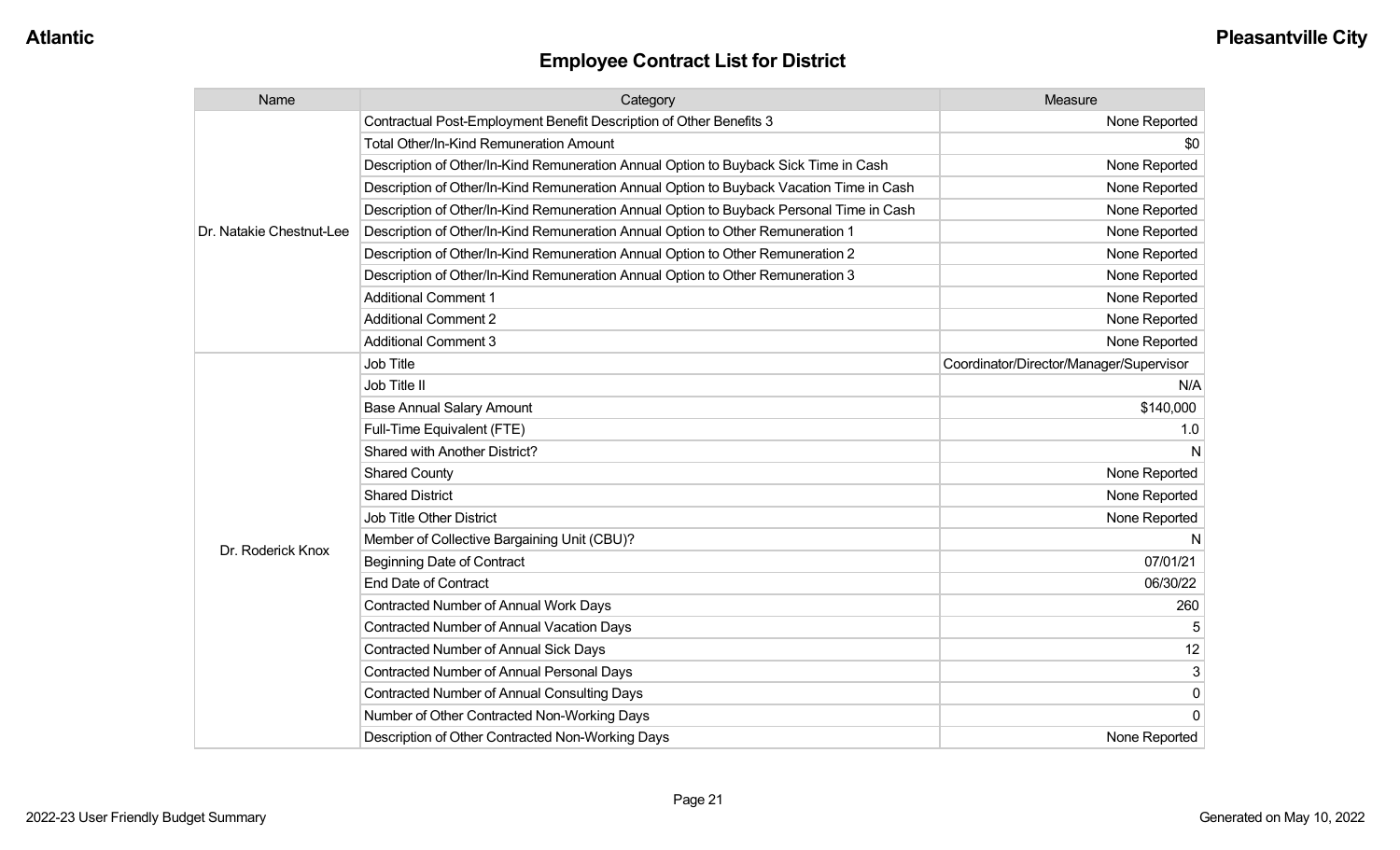| Name              | Category                                                                                  | Measure                           |
|-------------------|-------------------------------------------------------------------------------------------|-----------------------------------|
|                   | <b>Total Allowances Amount</b>                                                            | \$2,450                           |
|                   | <b>Total Bonuses Amount</b>                                                               | \$0                               |
|                   | <b>Total Stipends Amount</b>                                                              | \$0                               |
|                   | District Contributions Above Teacher Contract for Insurance (Health, Dental, Life, Other) | \$160                             |
|                   | District Contributions Above Teacher Contract for Retirement Plans                        | \$0                               |
|                   | <b>Total Contractual Post-Employment Benefit Amount</b>                                   | \$2,692                           |
|                   | Contractual Post-Employment Benefit Description of Payout of Sick days                    | upon retirement                   |
|                   | Contractual Post-Employment Benefit Description of Payout of Vacation days                | maximum of 5 days                 |
|                   | Contractual Post-Employment Benefit Description of Payout of Personal days                | personal days roll into sick days |
|                   | Contractual Post-Employment Benefit Description of Other Benefits 1                       | None Reported                     |
| Dr. Roderick Knox | Contractual Post-Employment Benefit Description of Other Benefits 2                       | None Reported                     |
|                   | Contractual Post-Employment Benefit Description of Other Benefits 3                       | None Reported                     |
|                   | <b>Total Other/In-Kind Remuneration Amount</b>                                            | \$0                               |
|                   | Description of Other/In-Kind Remuneration Annual Option to Buyback Sick Time in Cash      | None Reported                     |
|                   | Description of Other/In-Kind Remuneration Annual Option to Buyback Vacation Time in Cash  | None Reported                     |
|                   | Description of Other/In-Kind Remuneration Annual Option to Buyback Personal Time in Cash  | None Reported                     |
|                   | Description of Other/In-Kind Remuneration Annual Option to Other Remuneration 1           | None Reported                     |
|                   | Description of Other/In-Kind Remuneration Annual Option to Other Remuneration 2           | None Reported                     |
|                   | Description of Other/In-Kind Remuneration Annual Option to Other Remuneration 3           | None Reported                     |
|                   | <b>Additional Comment 1</b>                                                               | None Reported                     |
|                   | <b>Additional Comment 2</b>                                                               | None Reported                     |
|                   | <b>Additional Comment 3</b>                                                               | None Reported                     |
|                   | Job Title                                                                                 | Accountant                        |
| Janecia Smith     | Job Title II                                                                              | N/A                               |
|                   | <b>Base Annual Salary Amount</b>                                                          | \$75,000                          |
|                   | Full-Time Equivalent (FTE)                                                                | 1.0                               |
|                   | Shared with Another District?                                                             | N                                 |
|                   | <b>Shared County</b>                                                                      | None Reported                     |
|                   | <b>Shared District</b>                                                                    | None Reported                     |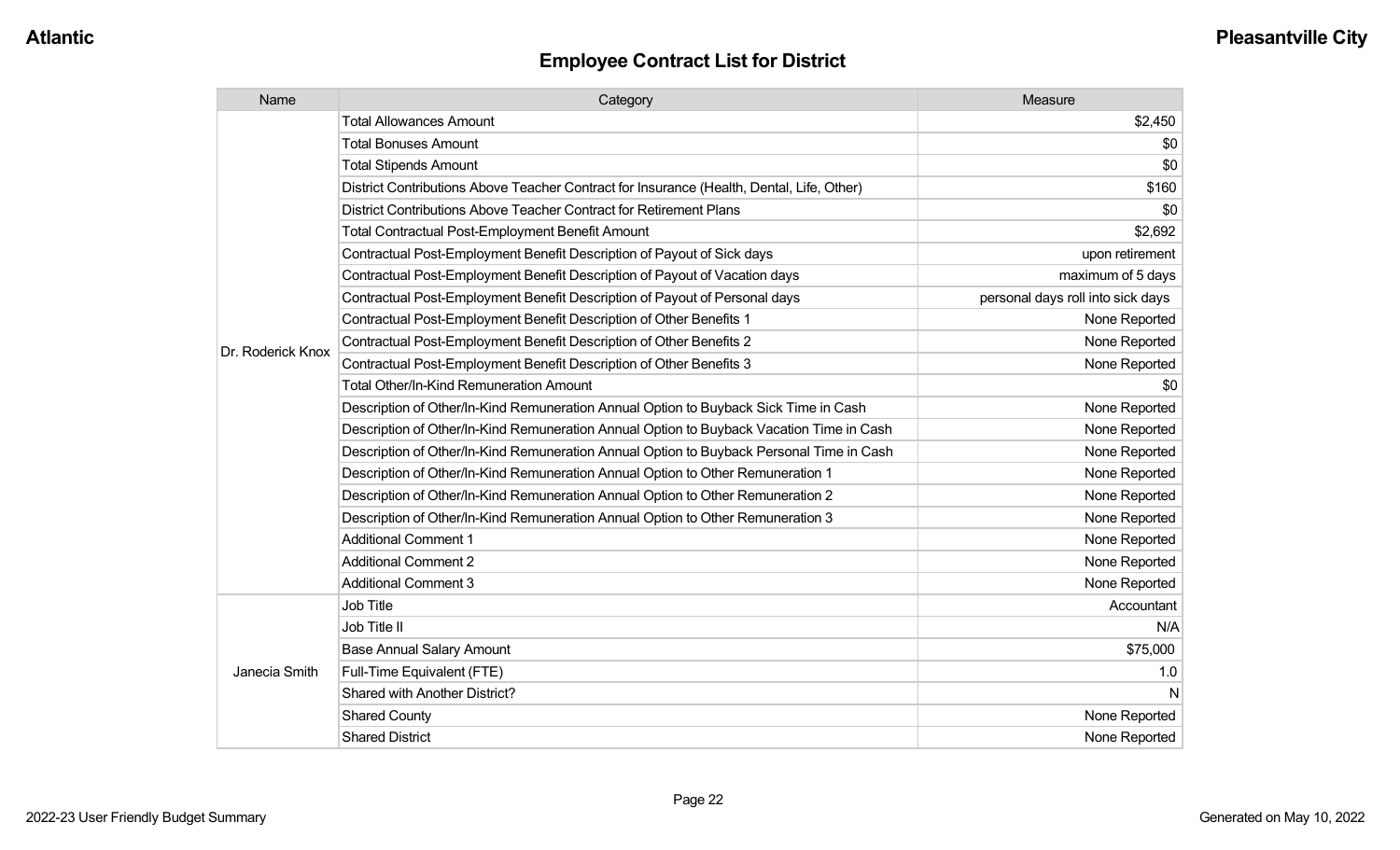| Name          | Category                                                                                  | Measure                      |
|---------------|-------------------------------------------------------------------------------------------|------------------------------|
|               | <b>Job Title Other District</b>                                                           | None Reported                |
|               | Member of Collective Bargaining Unit (CBU)?                                               | N                            |
|               | <b>Beginning Date of Contract</b>                                                         | 07/01/21                     |
|               | <b>End Date of Contract</b>                                                               | 06/30/22                     |
|               | Contracted Number of Annual Work Days                                                     | 260                          |
|               | <b>Contracted Number of Annual Vacation Days</b>                                          | 0                            |
|               | Contracted Number of Annual Sick Days                                                     | 6                            |
|               | Contracted Number of Annual Personal Days                                                 | $\overline{c}$               |
|               | <b>Contracted Number of Annual Consulting Days</b>                                        | $\overline{0}$               |
|               | Number of Other Contracted Non-Working Days                                               | 0                            |
|               | Description of Other Contracted Non-Working Days                                          | None Reported                |
|               | <b>Total Allowances Amount</b>                                                            | \$1,200                      |
|               | <b>Total Bonuses Amount</b>                                                               | \$0                          |
|               | <b>Total Stipends Amount</b>                                                              | \$0                          |
| Janecia Smith | District Contributions Above Teacher Contract for Insurance (Health, Dental, Life, Other) | \$0                          |
|               | District Contributions Above Teacher Contract for Retirement Plans                        | \$0                          |
|               | <b>Total Contractual Post-Employment Benefit Amount</b>                                   | \$0                          |
|               | Contractual Post-Employment Benefit Description of Payout of Sick days                    | upon retirement              |
|               | Contractual Post-Employment Benefit Description of Payout of Vacation days                | not eligible                 |
|               | Contractual Post-Employment Benefit Description of Payout of Personal days                | personal days roll into sick |
|               | Contractual Post-Employment Benefit Description of Other Benefits 1                       | None Reported                |
|               | Contractual Post-Employment Benefit Description of Other Benefits 2                       | None Reported                |
|               | Contractual Post-Employment Benefit Description of Other Benefits 3                       | None Reported                |
|               | <b>Total Other/In-Kind Remuneration Amount</b>                                            | \$0                          |
|               | Description of Other/In-Kind Remuneration Annual Option to Buyback Sick Time in Cash      | None Reported                |
|               | Description of Other/In-Kind Remuneration Annual Option to Buyback Vacation Time in Cash  | None Reported                |
|               | Description of Other/In-Kind Remuneration Annual Option to Buyback Personal Time in Cash  | None Reported                |
|               | Description of Other/In-Kind Remuneration Annual Option to Other Remuneration 1           | None Reported                |
|               | Description of Other/In-Kind Remuneration Annual Option to Other Remuneration 2           | None Reported                |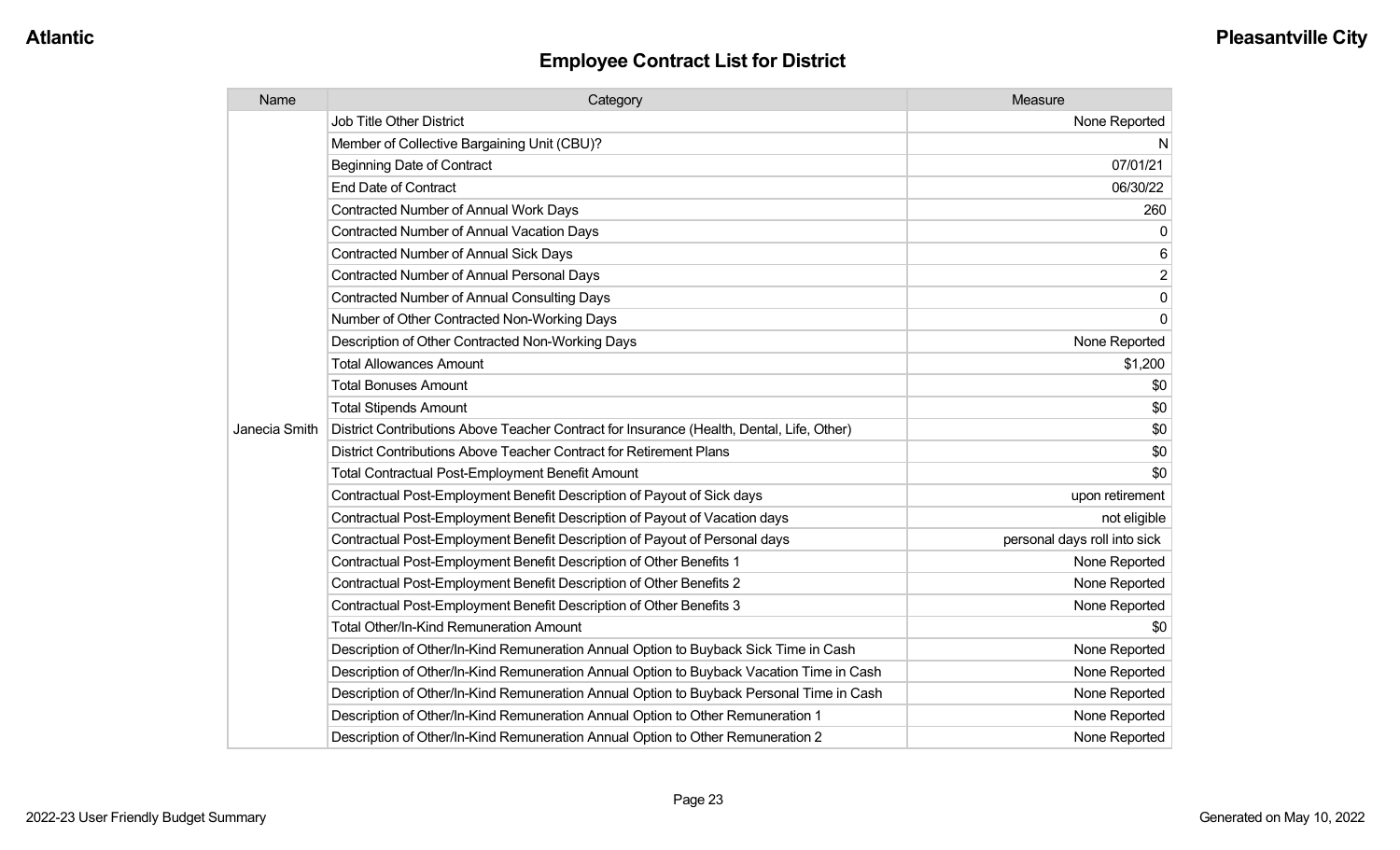| Name          | Category                                                                                  | Measure                                 |
|---------------|-------------------------------------------------------------------------------------------|-----------------------------------------|
| Janecia Smith | Description of Other/In-Kind Remuneration Annual Option to Other Remuneration 3           | None Reported                           |
|               | <b>Additional Comment 1</b>                                                               | None Reported                           |
|               | <b>Additional Comment 2</b>                                                               | None Reported                           |
|               | <b>Additional Comment 3</b>                                                               | None Reported                           |
|               | Job Title                                                                                 | Coordinator/Director/Manager/Supervisor |
|               | Job Title II                                                                              | N/A                                     |
|               | <b>Base Annual Salary Amount</b>                                                          | \$132,648                               |
|               | Full-Time Equivalent (FTE)                                                                | 1.0                                     |
|               | Shared with Another District?                                                             | N                                       |
|               | <b>Shared County</b>                                                                      | None Reported                           |
|               | <b>Shared District</b>                                                                    | None Reported                           |
|               | Job Title Other District                                                                  | None Reported                           |
|               | Member of Collective Bargaining Unit (CBU)?                                               | N                                       |
|               | <b>Beginning Date of Contract</b>                                                         | 07/01/21                                |
|               | <b>End Date of Contract</b>                                                               | 06/30/22                                |
|               | Contracted Number of Annual Work Days                                                     | 260                                     |
| John Hannigan | Contracted Number of Annual Vacation Days                                                 | 15                                      |
|               | Contracted Number of Annual Sick Days                                                     | 12                                      |
|               | Contracted Number of Annual Personal Days                                                 | 3                                       |
|               | <b>Contracted Number of Annual Consulting Days</b>                                        | 0                                       |
|               | Number of Other Contracted Non-Working Days                                               | $\Omega$                                |
|               | Description of Other Contracted Non-Working Days                                          | None Reported                           |
|               | <b>Total Allowances Amount</b>                                                            | \$1,200                                 |
|               | <b>Total Bonuses Amount</b>                                                               | \$0                                     |
|               | <b>Total Stipends Amount</b>                                                              | \$0                                     |
|               | District Contributions Above Teacher Contract for Insurance (Health, Dental, Life, Other) | \$0                                     |
|               | District Contributions Above Teacher Contract for Retirement Plans                        | \$0                                     |
|               | <b>Total Contractual Post-Employment Benefit Amount</b>                                   | \$7,653                                 |
|               | Contractual Post-Employment Benefit Description of Payout of Sick days                    | upon retirement                         |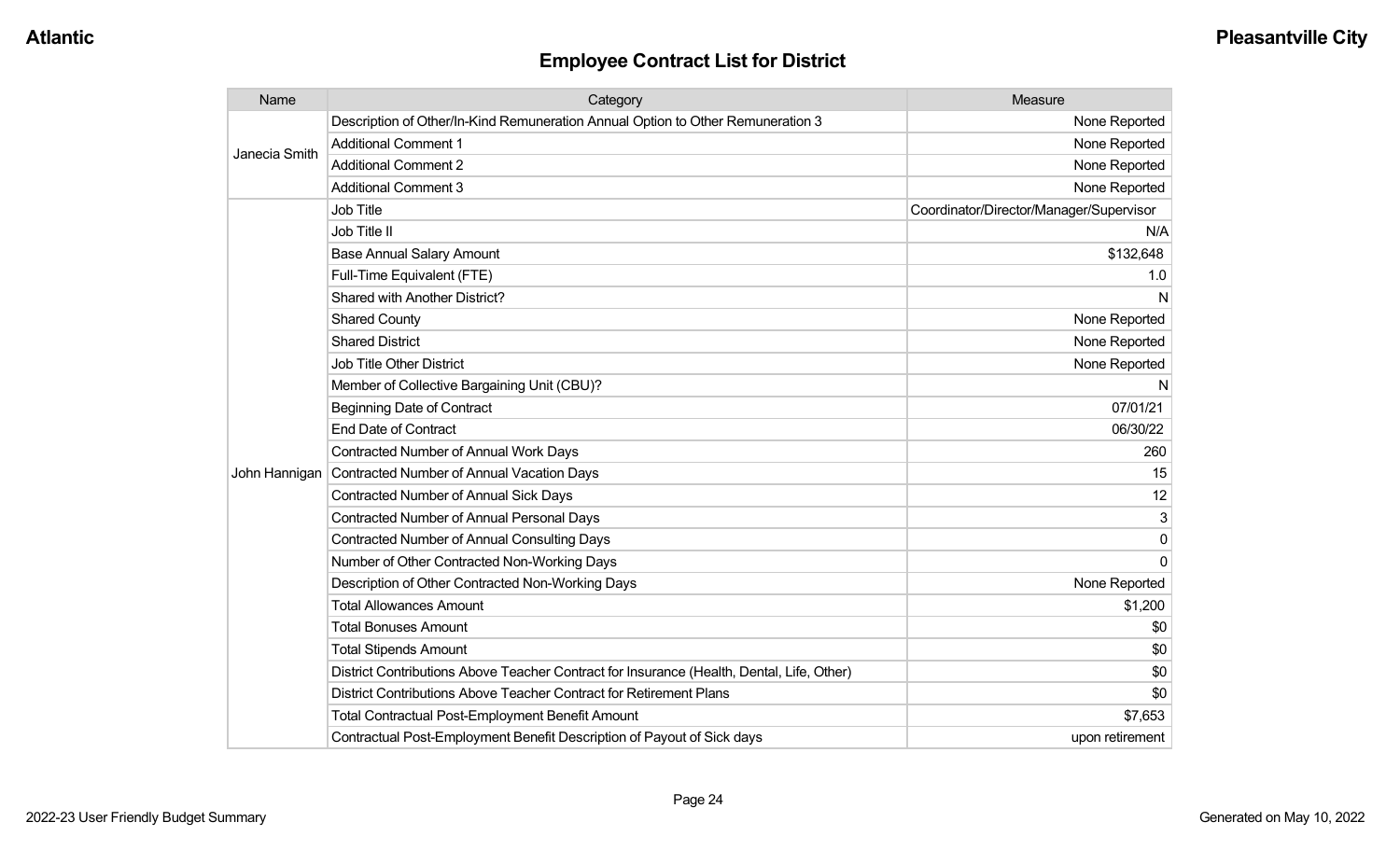| Name          | Category                                                                                 | Measure                                 |
|---------------|------------------------------------------------------------------------------------------|-----------------------------------------|
|               | Contractual Post-Employment Benefit Description of Payout of Vacation days               | maximum of 15 days                      |
|               | Contractual Post-Employment Benefit Description of Payout of Personal days               | personal days roll into sick days       |
|               | Contractual Post-Employment Benefit Description of Other Benefits 1                      | None Reported                           |
|               | Contractual Post-Employment Benefit Description of Other Benefits 2                      | None Reported                           |
|               | Contractual Post-Employment Benefit Description of Other Benefits 3                      | None Reported                           |
|               | Total Other/In-Kind Remuneration Amount                                                  | \$0                                     |
|               | Description of Other/In-Kind Remuneration Annual Option to Buyback Sick Time in Cash     | None Reported                           |
| John Hannigan | Description of Other/In-Kind Remuneration Annual Option to Buyback Vacation Time in Cash | None Reported                           |
|               | Description of Other/In-Kind Remuneration Annual Option to Buyback Personal Time in Cash | None Reported                           |
|               | Description of Other/In-Kind Remuneration Annual Option to Other Remuneration 1          | None Reported                           |
|               | Description of Other/In-Kind Remuneration Annual Option to Other Remuneration 2          | None Reported                           |
|               | Description of Other/In-Kind Remuneration Annual Option to Other Remuneration 3          | None Reported                           |
|               | <b>Additional Comment 1</b>                                                              | None Reported                           |
|               | <b>Additional Comment 2</b>                                                              | None Reported                           |
|               | <b>Additional Comment 3</b>                                                              | None Reported                           |
|               | <b>Job Title</b>                                                                         | Coordinator/Director/Manager/Supervisor |
|               | Job Title II                                                                             | N/A                                     |
|               | <b>Base Annual Salary Amount</b>                                                         | \$150,765                               |
|               | Full-Time Equivalent (FTE)                                                               | 1.0                                     |
|               | <b>Shared with Another District?</b>                                                     |                                         |
|               | <b>Shared County</b>                                                                     | None Reported                           |
|               | <b>Shared District</b>                                                                   | None Reported                           |
| Karin Farkas  | <b>Job Title Other District</b>                                                          | None Reported                           |
|               | Member of Collective Bargaining Unit (CBU)?                                              |                                         |
|               | <b>Beginning Date of Contract</b>                                                        | 07/01/21                                |
|               | <b>End Date of Contract</b>                                                              | 06/30/22                                |
|               | Contracted Number of Annual Work Days                                                    | 260                                     |
|               | Contracted Number of Annual Vacation Days                                                | 20                                      |
|               | <b>Contracted Number of Annual Sick Days</b>                                             | 12                                      |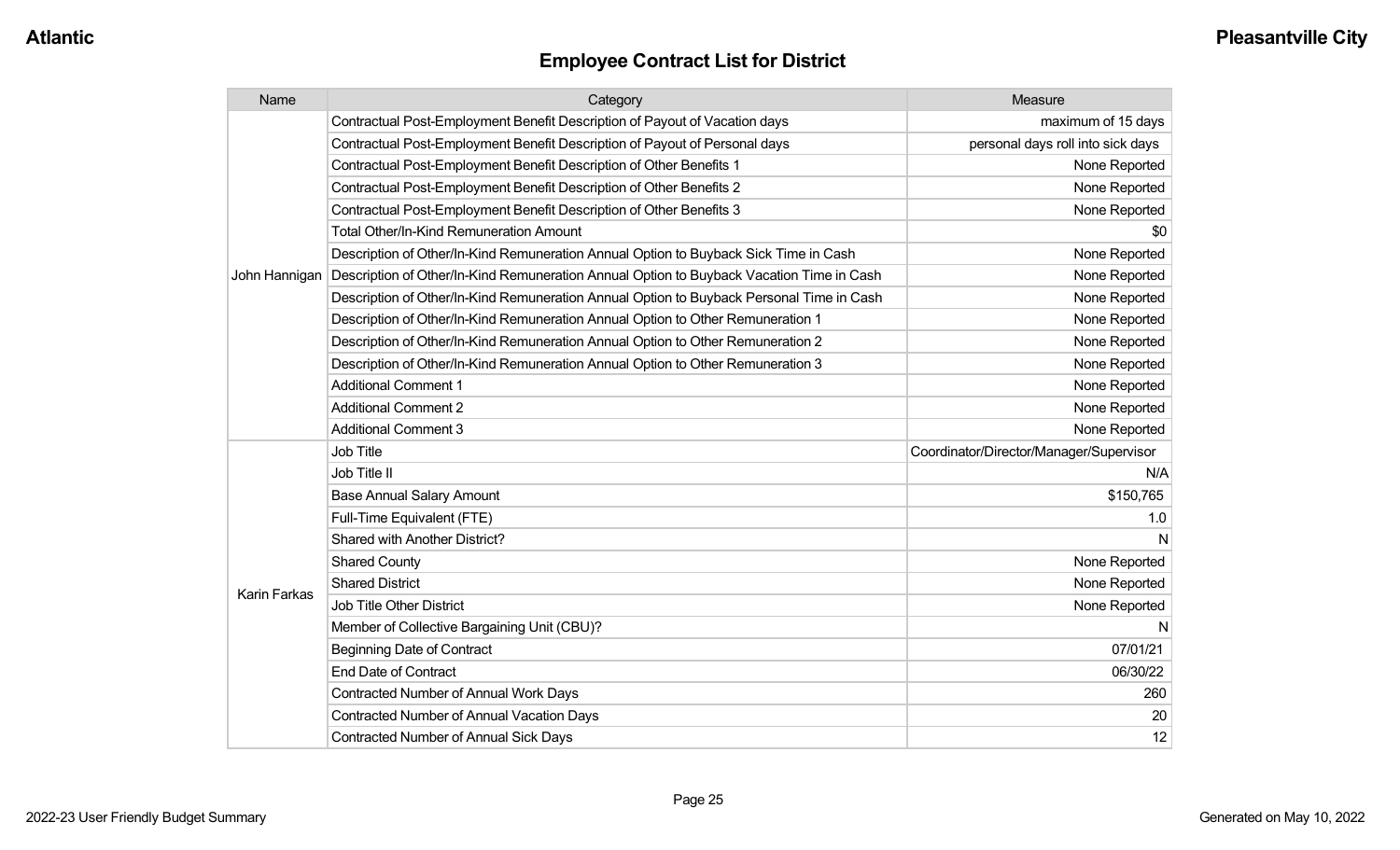| Name                | Category                                                                                  | Measure                      |
|---------------------|-------------------------------------------------------------------------------------------|------------------------------|
|                     | <b>Contracted Number of Annual Personal Days</b>                                          | 3 <sup>1</sup>               |
|                     | <b>Contracted Number of Annual Consulting Days</b>                                        | $\overline{0}$               |
|                     | Number of Other Contracted Non-Working Days                                               | $\overline{0}$               |
|                     | Description of Other Contracted Non-Working Days                                          | None Reported                |
|                     | <b>Total Allowances Amount</b>                                                            | \$2,095                      |
|                     | <b>Total Bonuses Amount</b>                                                               | \$0                          |
|                     | <b>Total Stipends Amount</b>                                                              | \$0                          |
|                     | District Contributions Above Teacher Contract for Insurance (Health, Dental, Life, Other) | \$0                          |
|                     | District Contributions Above Teacher Contract for Retirement Plans                        | \$0                          |
|                     | <b>Total Contractual Post-Employment Benefit Amount</b>                                   | \$23,194                     |
|                     | Contractual Post-Employment Benefit Description of Payout of Sick days                    | upon retirement              |
|                     | Contractual Post-Employment Benefit Description of Payout of Vacation days                | maximum 40 days              |
| <b>Karin Farkas</b> | Contractual Post-Employment Benefit Description of Payout of Personal days                | personal days roll into sick |
|                     | Contractual Post-Employment Benefit Description of Other Benefits 1                       | None Reported                |
|                     | Contractual Post-Employment Benefit Description of Other Benefits 2                       | None Reported                |
|                     | Contractual Post-Employment Benefit Description of Other Benefits 3                       | None Reported                |
|                     | Total Other/In-Kind Remuneration Amount                                                   | \$0                          |
|                     | Description of Other/In-Kind Remuneration Annual Option to Buyback Sick Time in Cash      | None Reported                |
|                     | Description of Other/In-Kind Remuneration Annual Option to Buyback Vacation Time in Cash  | None Reported                |
|                     | Description of Other/In-Kind Remuneration Annual Option to Buyback Personal Time in Cash  | None Reported                |
|                     | Description of Other/In-Kind Remuneration Annual Option to Other Remuneration 1           | None Reported                |
|                     | Description of Other/In-Kind Remuneration Annual Option to Other Remuneration 2           | None Reported                |
|                     | Description of Other/In-Kind Remuneration Annual Option to Other Remuneration 3           | None Reported                |
|                     | <b>Additional Comment 1</b>                                                               | None Reported                |
|                     | <b>Additional Comment 2</b>                                                               | None Reported                |
|                     | <b>Additional Comment 3</b>                                                               | None Reported                |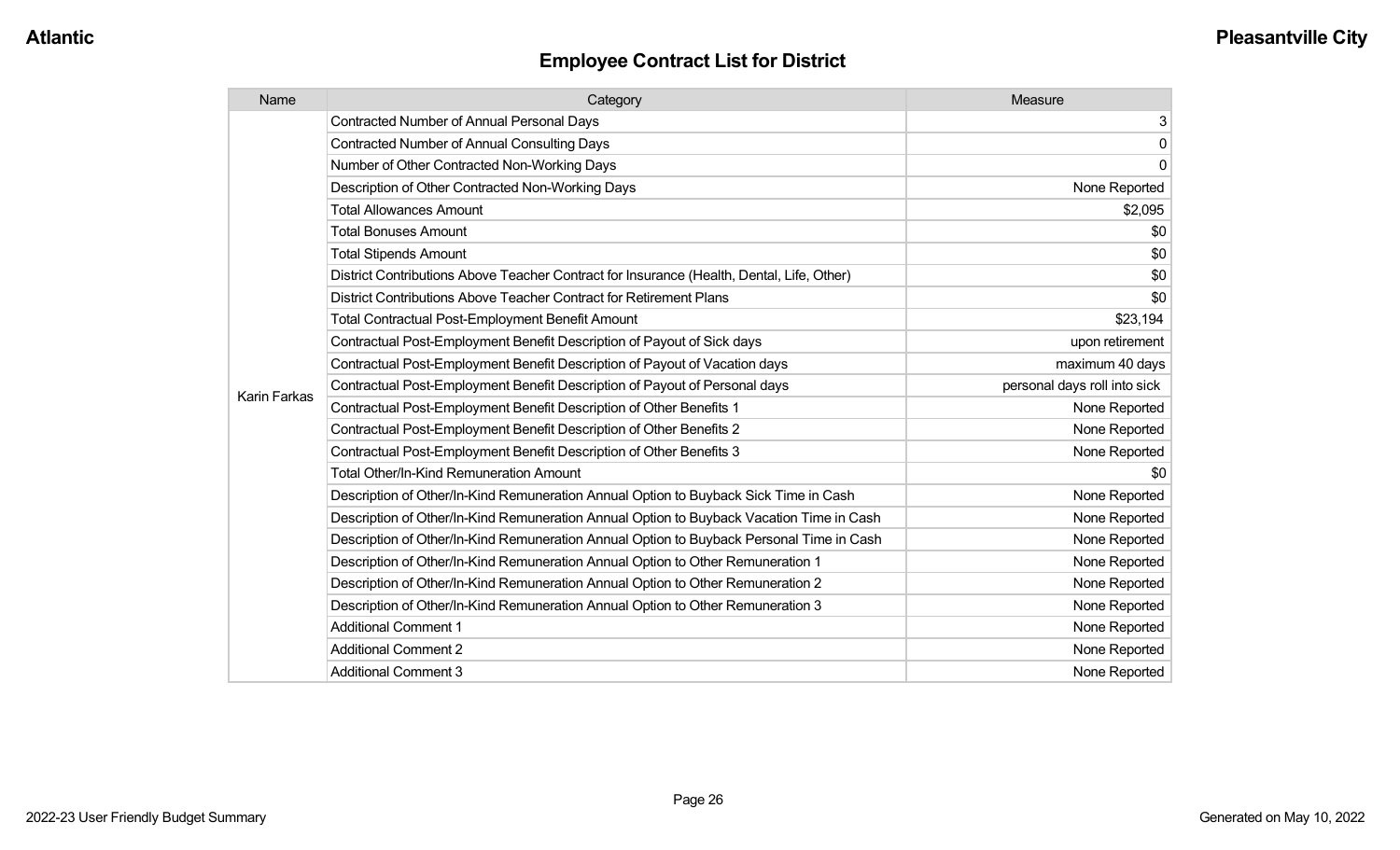| Name         | Category                                                                                  | Measure                                 |
|--------------|-------------------------------------------------------------------------------------------|-----------------------------------------|
|              | <b>Job Title</b>                                                                          | Coordinator/Director/Manager/Supervisor |
|              | Job Title II                                                                              | N/A                                     |
|              | <b>Base Annual Salary Amount</b>                                                          | \$120,000                               |
|              | Full-Time Equivalent (FTE)                                                                | 1.0                                     |
|              | <b>Shared with Another District?</b>                                                      | N                                       |
|              | <b>Shared County</b>                                                                      | None Reported                           |
|              | <b>Shared District</b>                                                                    | None Reported                           |
|              | <b>Job Title Other District</b>                                                           | None Reported                           |
|              | Member of Collective Bargaining Unit (CBU)?                                               | N                                       |
|              | <b>Beginning Date of Contract</b>                                                         | 07/01/21                                |
|              | <b>End Date of Contract</b>                                                               | 06/30/22                                |
|              | <b>Contracted Number of Annual Work Days</b>                                              | 260                                     |
|              | <b>Contracted Number of Annual Vacation Days</b>                                          | $\Omega$                                |
|              | <b>Contracted Number of Annual Sick Days</b>                                              | 12                                      |
| Mala Samaroo | Contracted Number of Annual Personal Days                                                 | 3                                       |
|              | <b>Contracted Number of Annual Consulting Days</b>                                        | $\Omega$                                |
|              | Number of Other Contracted Non-Working Days                                               | $\Omega$                                |
|              | Description of Other Contracted Non-Working Days                                          | None Reported                           |
|              | <b>Total Allowances Amount</b>                                                            | \$2,095                                 |
|              | <b>Total Bonuses Amount</b>                                                               | \$0                                     |
|              | <b>Total Stipends Amount</b>                                                              | \$0                                     |
|              | District Contributions Above Teacher Contract for Insurance (Health, Dental, Life, Other) | \$0                                     |
|              | District Contributions Above Teacher Contract for Retirement Plans                        | \$0                                     |
|              | Total Contractual Post-Employment Benefit Amount                                          | \$0                                     |
|              | Contractual Post-Employment Benefit Description of Payout of Sick days                    | upon retirement                         |
|              | Contractual Post-Employment Benefit Description of Payout of Vacation days                | not eligible                            |
|              | Contractual Post-Employment Benefit Description of Payout of Personal days                | personal days roll into sick            |
|              | Contractual Post-Employment Benefit Description of Other Benefits 1                       | None Reported                           |
|              | Contractual Post-Employment Benefit Description of Other Benefits 2                       | None Reported                           |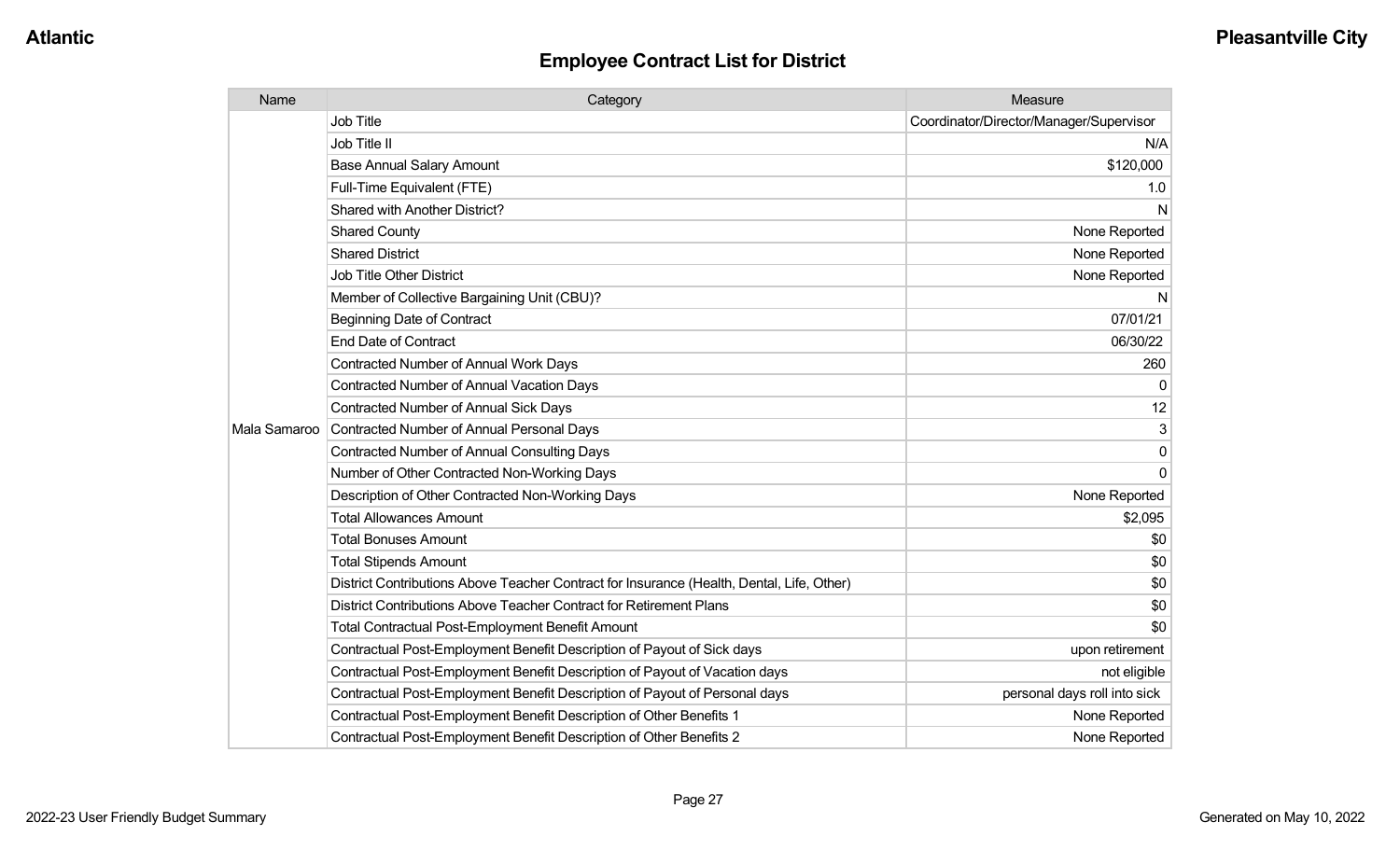| Name          | Category                                                                                 | Measure                                 |
|---------------|------------------------------------------------------------------------------------------|-----------------------------------------|
|               | Contractual Post-Employment Benefit Description of Other Benefits 3                      | None Reported                           |
|               | <b>Total Other/In-Kind Remuneration Amount</b>                                           | \$0                                     |
|               | Description of Other/In-Kind Remuneration Annual Option to Buyback Sick Time in Cash     | None Reported                           |
|               | Description of Other/In-Kind Remuneration Annual Option to Buyback Vacation Time in Cash | None Reported                           |
|               | Description of Other/In-Kind Remuneration Annual Option to Buyback Personal Time in Cash | None Reported                           |
| Mala Samaroo  | Description of Other/In-Kind Remuneration Annual Option to Other Remuneration 1          | None Reported                           |
|               | Description of Other/In-Kind Remuneration Annual Option to Other Remuneration 2          | None Reported                           |
|               | Description of Other/In-Kind Remuneration Annual Option to Other Remuneration 3          | None Reported                           |
|               | <b>Additional Comment 1</b>                                                              | None Reported                           |
|               | <b>Additional Comment 2</b>                                                              | None Reported                           |
|               | <b>Additional Comment 3</b>                                                              | None Reported                           |
|               | Job Title                                                                                | <b>Assistant Business Administrator</b> |
|               | Job Title II                                                                             | N/A                                     |
|               | <b>Base Annual Salary Amount</b>                                                         | \$100,050                               |
|               | Full-Time Equivalent (FTE)                                                               | 1.0                                     |
|               | Shared with Another District?                                                            | N                                       |
|               | <b>Shared County</b>                                                                     | None Reported                           |
|               | <b>Shared District</b>                                                                   | None Reported                           |
|               | Job Title Other District                                                                 | None Reported                           |
|               | Member of Collective Bargaining Unit (CBU)?                                              | N                                       |
| Ricardo Jones | <b>Beginning Date of Contract</b>                                                        | 07/01/21                                |
|               | <b>End Date of Contract</b>                                                              | 06/30/22                                |
|               | <b>Contracted Number of Annual Work Days</b>                                             | 260                                     |
|               | <b>Contracted Number of Annual Vacation Days</b>                                         |                                         |
|               | <b>Contracted Number of Annual Sick Days</b>                                             | 12                                      |
|               | <b>Contracted Number of Annual Personal Days</b>                                         | 3                                       |
|               | Contracted Number of Annual Consulting Days                                              | $\mathbf 0$                             |
|               | Number of Other Contracted Non-Working Days                                              | $\Omega$                                |
|               | Description of Other Contracted Non-Working Days                                         | None Reported                           |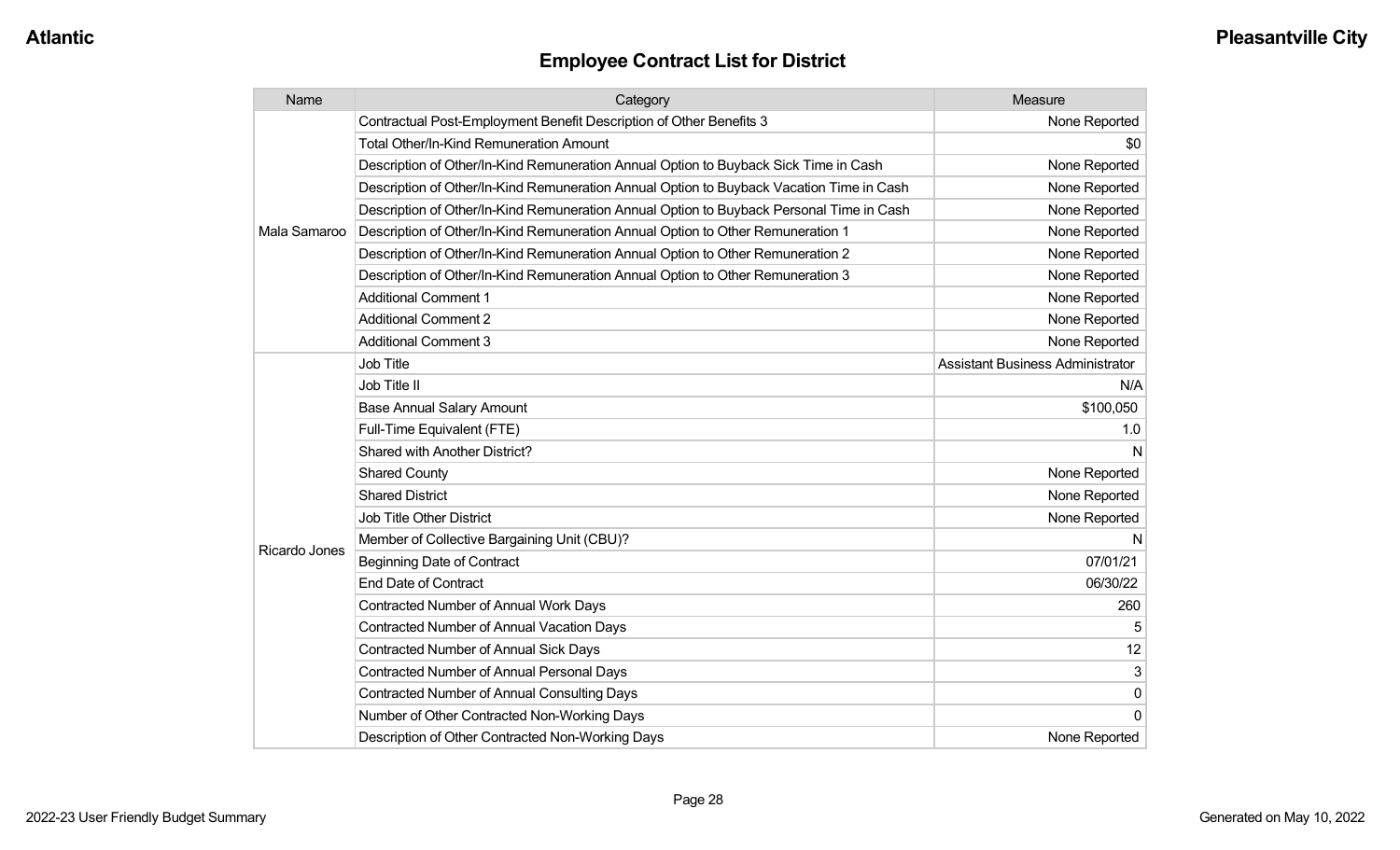| Name          | Category                                                                                  | Measure                           |
|---------------|-------------------------------------------------------------------------------------------|-----------------------------------|
|               | <b>Total Allowances Amount</b>                                                            | \$2,450                           |
|               | <b>Total Bonuses Amount</b>                                                               | \$0                               |
|               | <b>Total Stipends Amount</b>                                                              | \$0                               |
|               | District Contributions Above Teacher Contract for Insurance (Health, Dental, Life, Other) | \$0                               |
|               | District Contributions Above Teacher Contract for Retirement Plans                        | \$0                               |
|               | <b>Total Contractual Post-Employment Benefit Amount</b>                                   | \$1,924                           |
|               | Contractual Post-Employment Benefit Description of Payout of Sick days                    | upon retirement                   |
|               | Contractual Post-Employment Benefit Description of Payout of Vacation days                | maximum of 5 days                 |
|               | Contractual Post-Employment Benefit Description of Payout of Personal days                | personal days roll into sick days |
|               | Contractual Post-Employment Benefit Description of Other Benefits 1                       | None Reported                     |
| Ricardo Jones | Contractual Post-Employment Benefit Description of Other Benefits 2                       | None Reported                     |
|               | Contractual Post-Employment Benefit Description of Other Benefits 3                       | None Reported                     |
|               | Total Other/In-Kind Remuneration Amount                                                   | \$0                               |
|               | Description of Other/In-Kind Remuneration Annual Option to Buyback Sick Time in Cash      | None Reported                     |
|               | Description of Other/In-Kind Remuneration Annual Option to Buyback Vacation Time in Cash  | None Reported                     |
|               | Description of Other/In-Kind Remuneration Annual Option to Buyback Personal Time in Cash  | None Reported                     |
|               | Description of Other/In-Kind Remuneration Annual Option to Other Remuneration 1           | None Reported                     |
|               | Description of Other/In-Kind Remuneration Annual Option to Other Remuneration 2           | None Reported                     |
|               | Description of Other/In-Kind Remuneration Annual Option to Other Remuneration 3           | None Reported                     |
|               | <b>Additional Comment 1</b>                                                               | None Reported                     |
|               | <b>Additional Comment 2</b>                                                               | None Reported                     |
|               | <b>Additional Comment 3</b>                                                               | None Reported                     |
|               | <b>Job Title</b>                                                                          | Information Technology            |
| Ryan Samaroo  | Job Title II                                                                              | N/A                               |
|               | <b>Base Annual Salary Amount</b>                                                          | \$81,211                          |
|               | Full-Time Equivalent (FTE)                                                                | 1.0                               |
|               | Shared with Another District?                                                             | N                                 |
|               | <b>Shared County</b>                                                                      | None Reported                     |
|               | <b>Shared District</b>                                                                    | None Reported                     |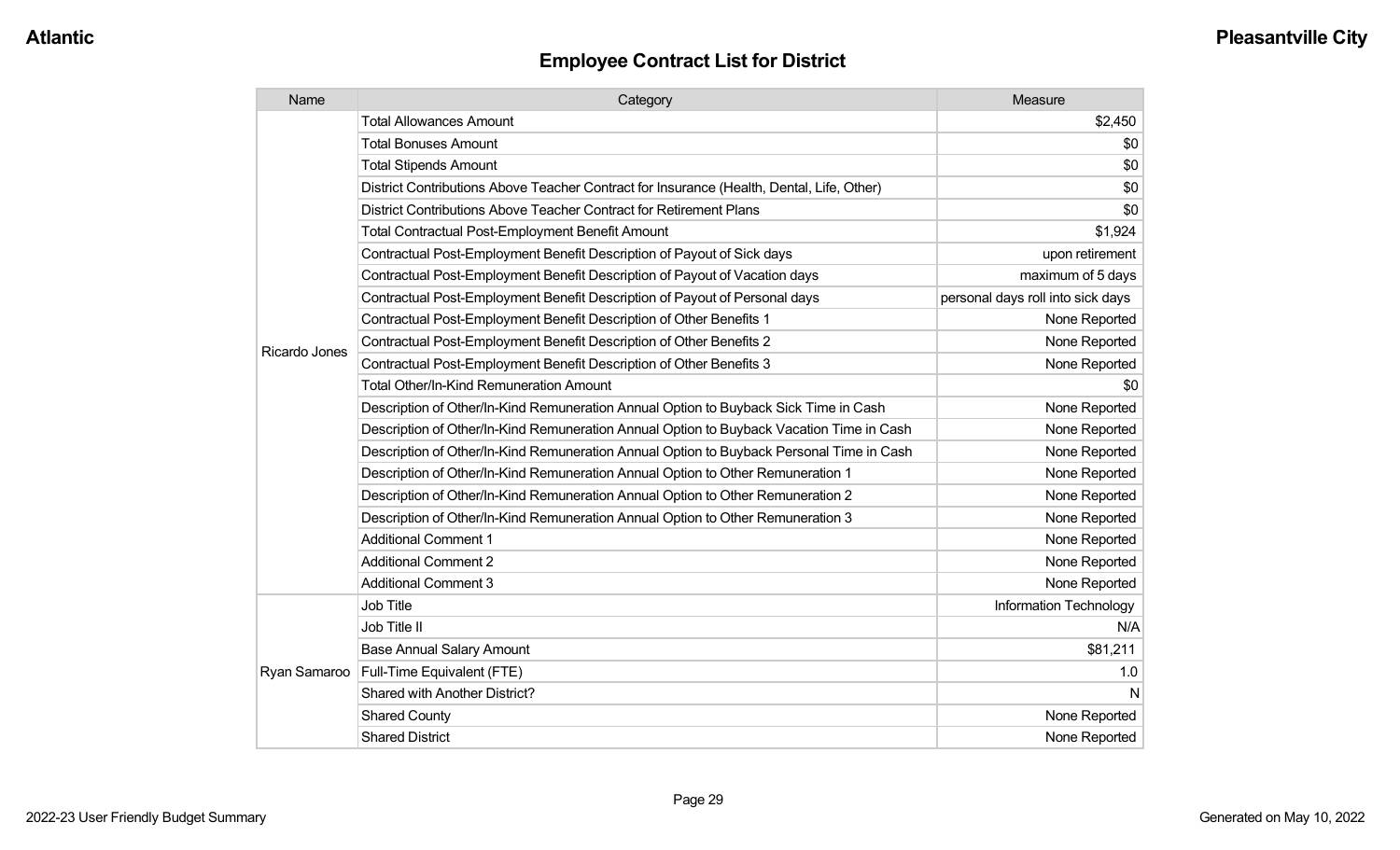| Name         | Category                                                                                  | Measure                      |
|--------------|-------------------------------------------------------------------------------------------|------------------------------|
|              | <b>Job Title Other District</b>                                                           | None Reported                |
|              | Member of Collective Bargaining Unit (CBU)?                                               | N                            |
|              | Beginning Date of Contract                                                                | 07/01/21                     |
|              | <b>End Date of Contract</b>                                                               | 06/30/22                     |
|              | <b>Contracted Number of Annual Work Days</b>                                              | 260                          |
|              | Contracted Number of Annual Vacation Days                                                 | 15                           |
|              | <b>Contracted Number of Annual Sick Days</b>                                              | 12                           |
|              | Contracted Number of Annual Personal Days                                                 | 3                            |
|              | <b>Contracted Number of Annual Consulting Days</b>                                        | $\mathbf 0$                  |
|              | Number of Other Contracted Non-Working Days                                               | $\Omega$                     |
|              | Description of Other Contracted Non-Working Days                                          | None Reported                |
|              | <b>Total Allowances Amount</b>                                                            | \$1,250                      |
|              | <b>Total Bonuses Amount</b>                                                               | \$0                          |
|              | <b>Total Stipends Amount</b>                                                              | \$0                          |
| Ryan Samaroo | District Contributions Above Teacher Contract for Insurance (Health, Dental, Life, Other) | \$0                          |
|              | District Contributions Above Teacher Contract for Retirement Plans                        | \$0                          |
|              | <b>Total Contractual Post-Employment Benefit Amount</b>                                   | \$4,685                      |
|              | Contractual Post-Employment Benefit Description of Payout of Sick days                    | upon retirement              |
|              | Contractual Post-Employment Benefit Description of Payout of Vacation days                | maximum of 15 days           |
|              | Contractual Post-Employment Benefit Description of Payout of Personal days                | personal days roll into sick |
|              | Contractual Post-Employment Benefit Description of Other Benefits 1                       | None Reported                |
|              | Contractual Post-Employment Benefit Description of Other Benefits 2                       | None Reported                |
|              | Contractual Post-Employment Benefit Description of Other Benefits 3                       | None Reported                |
|              | Total Other/In-Kind Remuneration Amount                                                   | \$0                          |
|              | Description of Other/In-Kind Remuneration Annual Option to Buyback Sick Time in Cash      | None Reported                |
|              | Description of Other/In-Kind Remuneration Annual Option to Buyback Vacation Time in Cash  | None Reported                |
|              | Description of Other/In-Kind Remuneration Annual Option to Buyback Personal Time in Cash  | None Reported                |
|              | Description of Other/In-Kind Remuneration Annual Option to Other Remuneration 1           | None Reported                |
|              | Description of Other/In-Kind Remuneration Annual Option to Other Remuneration 2           | None Reported                |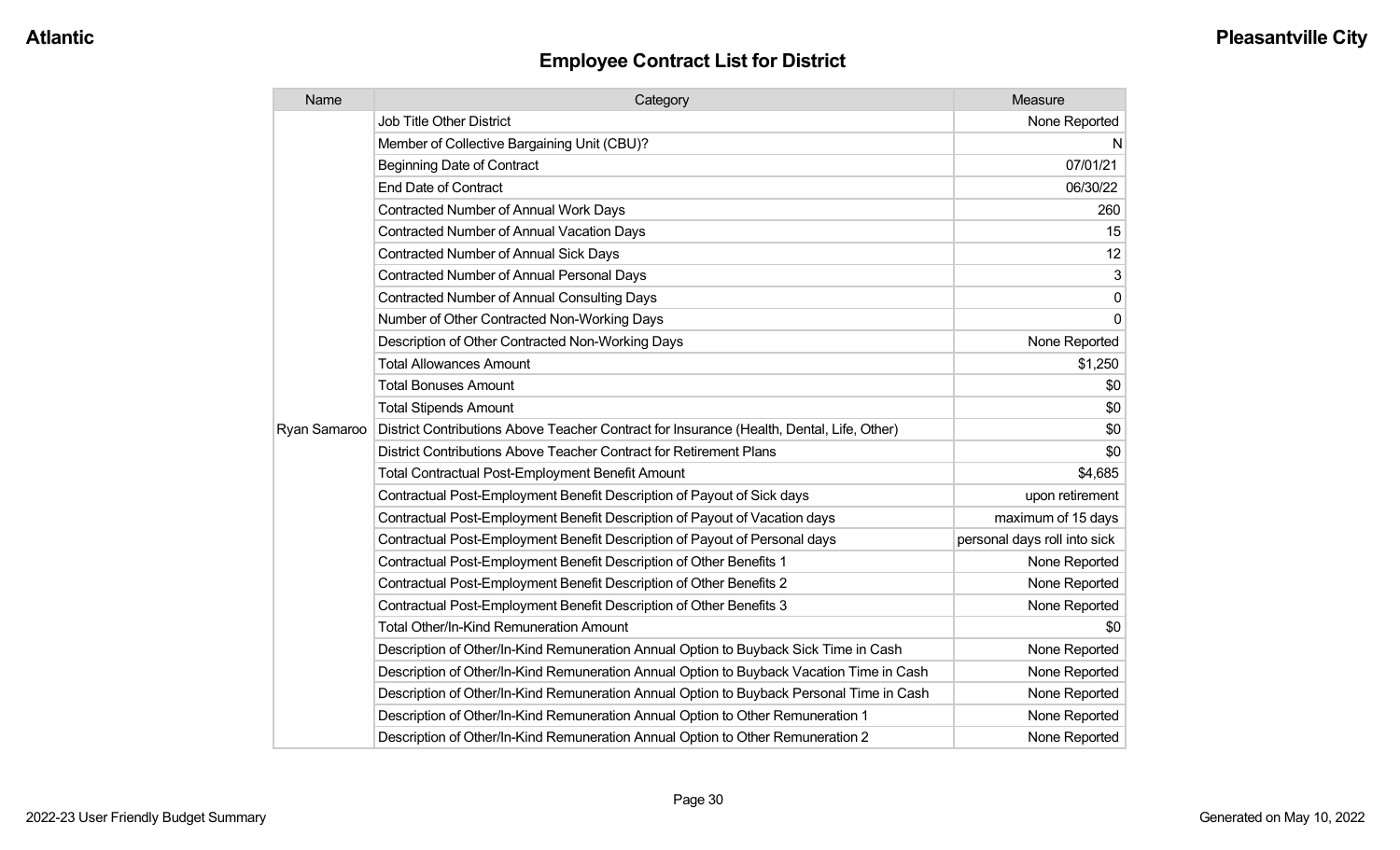| Name                  | Category                                                                                  | Measure         |
|-----------------------|-------------------------------------------------------------------------------------------|-----------------|
| Ryan Samaroo          | Description of Other/In-Kind Remuneration Annual Option to Other Remuneration 3           | None Reported   |
|                       | <b>Additional Comment 1</b>                                                               | None Reported   |
|                       | <b>Additional Comment 2</b>                                                               | None Reported   |
|                       | <b>Additional Comment 3</b>                                                               | None Reported   |
|                       | Job Title                                                                                 | Secretary       |
|                       | Job Title II                                                                              | N/A             |
|                       | <b>Base Annual Salary Amount</b>                                                          | \$81,003        |
|                       | Full-Time Equivalent (FTE)                                                                | 1.0             |
|                       | <b>Shared with Another District?</b>                                                      | N               |
|                       | <b>Shared County</b>                                                                      | None Reported   |
|                       | <b>Shared District</b>                                                                    | None Reported   |
|                       | <b>Job Title Other District</b>                                                           | None Reported   |
|                       | Member of Collective Bargaining Unit (CBU)?                                               | N               |
|                       | <b>Beginning Date of Contract</b>                                                         | 07/01/21        |
|                       | <b>End Date of Contract</b>                                                               | 06/30/22        |
|                       | Contracted Number of Annual Work Days                                                     | 260             |
| <b>Temera Terrell</b> | <b>Contracted Number of Annual Vacation Days</b>                                          | 15              |
|                       | Contracted Number of Annual Sick Days                                                     | 12              |
|                       | Contracted Number of Annual Personal Days                                                 | 3               |
|                       | <b>Contracted Number of Annual Consulting Days</b>                                        | 0               |
|                       | Number of Other Contracted Non-Working Days                                               | $\Omega$        |
|                       | Description of Other Contracted Non-Working Days                                          | None Reported   |
|                       | <b>Total Allowances Amount</b>                                                            | \$2,200         |
|                       | <b>Total Bonuses Amount</b>                                                               | \$0             |
|                       | <b>Total Stipends Amount</b>                                                              | \$0             |
|                       | District Contributions Above Teacher Contract for Insurance (Health, Dental, Life, Other) | \$0             |
|                       | District Contributions Above Teacher Contract for Retirement Plans                        | \$0             |
|                       | <b>Total Contractual Post-Employment Benefit Amount</b>                                   | \$4,673         |
|                       | Contractual Post-Employment Benefit Description of Payout of Sick days                    | upon retirement |